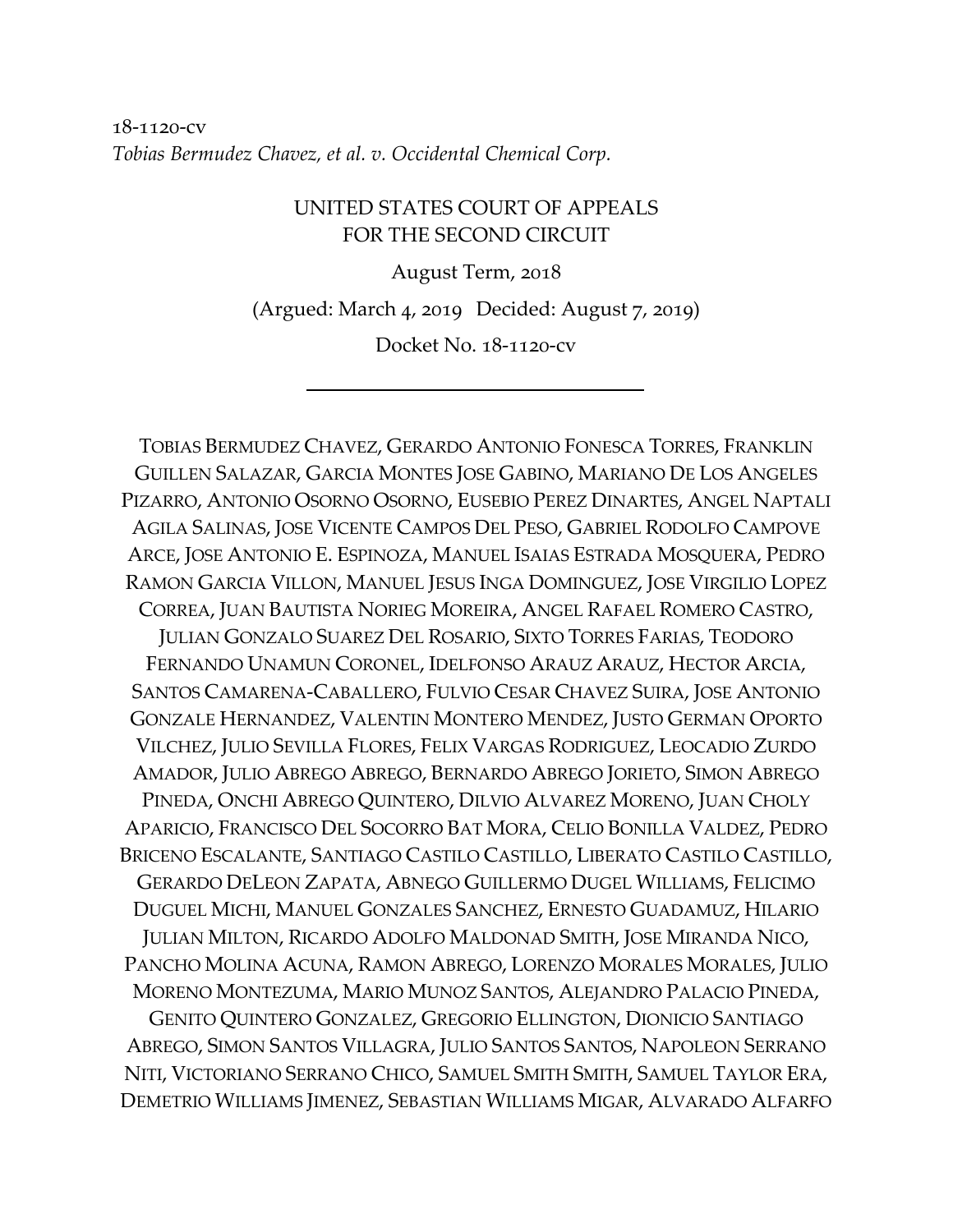MIGUEL FRANCISCO, EDGAR ARROYO GONZALEZ, MARCELO COREA COREA, JOSE DAIZ BENAVIDEZ, GONZALEZ MARIN MARVIN, MIGUEL ANGEL MORALES GUZMAN, RODRIGO QUIROS CHAVARRIA, GUILLER SANDRE REYES MORA, VEGA UGALDE NORMAN, FLORENTINO GILBERTO ALCIBA MONTESARRATE, TOMAS GILBERTO ASUNCI QUIMI, ODILO CASTRO LOPEZ, JOSE SANTIAGO LOJA ALVARADO, RICARDO ALBERTO ORRALA RAMIREZ, JOSE NICANOR PACHECO URGILES, LUIS ALFONSO PALADIN ILLESCAS, MANUEL JOSE PORRAS ALVAREZ, JOSE LEONCIO PUCHA VILLAMAGUA, LEOPOLDO MAURICIO QUEZAD VITONERA, GERMASN ELEUTERIO RAMIR OYOLA, EUGENIO DE JESUS VIVAR SANCHEZ, ESTEBAN GARCIA ACOSTA, MARIANO GONZALEZ PITTI, HECTOR GUTIERREZ VICTORIA, WILLFREDO MIRANDA PATINO, JUAN DEDIOS QUINTERO, MARIO REYES SALDANA, DANIEL RODRIGUEZ MADRID, ARCENIO RODRIGUEZ GALLARDO, FERMIN ROMERO DE LEON, JAVIER ENRIQUE RUBIO MORALES, MARGARITO SALINAS MOJICA, BASILIO SALINAS MOJICA, LINO VILLARREAL CONCEPCION, JORGE LUIS AGUILAR MORA, CARLOS AGUIRRE FLORES ALVAREZ, JUAN JOSE ARGUELLO JIMENEZ, JOSE BUSTOS OSES, RAFAEL BUSTOS BUSTOS, GERMAN FALLAS HERRERA, ELIZONDO GUARIN EDUARDO, FEDERICO CLEVER MONTERO SALAS, JULIAN ALVAREZ JOVINO, NERTOR EVELINO CACAY CORDOVA, JOSE DARIO CHICA ROMERO, MARIANO CRUZ JIMENEZ GUANOQUIZA, ALCIDES HUMBERTO LUPU REYES, MANUEL BENIGNO ORTIS, MIGUEL ANGEL QUITO AREVALO, GREGORIO JUAN TORRES TENESACA, FRANCISCO OSWALDO VILLACR MENDOZA, EULOGIO APOLOGIO ZAMBRA OTERO, ALCIDES BAULES RODRIGUEZ, LAUDINO CABALLERO RIOS, AGRIPINO CAMARENA CEDENO, DOMINGO CASTILLO MORALES, DANIEL CENSION CAMANO, DANIEL ESPINOSA MITRE, OSCAR ALEXIS GANTES ARAUZ, CESAR AUGUSTO GONZALE CABALLERO, EDUARDO GONZALEZ CABALLERO, ENEDICTO JIMENEZ MIRANDA, RAFAEL MARTINEZ GONZALEZ, AURELIO MIRANDA DIAZ, MARCOS MORALES GUTIERREZ, ABRAHAM MORENO CONCEPCION, JUAN ADOLFO OLIVERO MAGUE, LEOPOLDO PENA SANJUR, PAULINO PITTY SANCHEZ, LUIS ENRIQUE NAVARRO QUINTERO, CATALINO ROSALES PINEDA, NICOLAS SANTOS MONTENEGRO, CATALINO SERRUD, SANTOS TORRES PINZON, AQUILINO VIGIL SANCHEZ, EDWIN AGUERO JIMENEZ, JORGE AGUERO RETANA, ALBERTO CONEJO CHACON, DIDIER CORDERO CISNEROS, ESTANISLAO CRUZ CRUZ, MIGUEL ANTONIO DIAZ CORDERO, DOGABERTO ESQUIVEL VALDELOMAR, JOSE GAMBOA CASTILLO, MARCOS GOLUBOAY MEJIAS, ROGER ANTONIO LOPEZ ZAMORA, RUFINO MATARRITA MORENO, JOSE FABIO NUNEZ CASTRO, CARLOS LUIS PEREIRA OROZCO, FRANCISCO PEREIRA RAMIREZ, CARLOS MANUEL QUIROS ZUNIGA, WILLIAM FELICIANO RODRIGUEZ, JOSE ANGEL ROJAS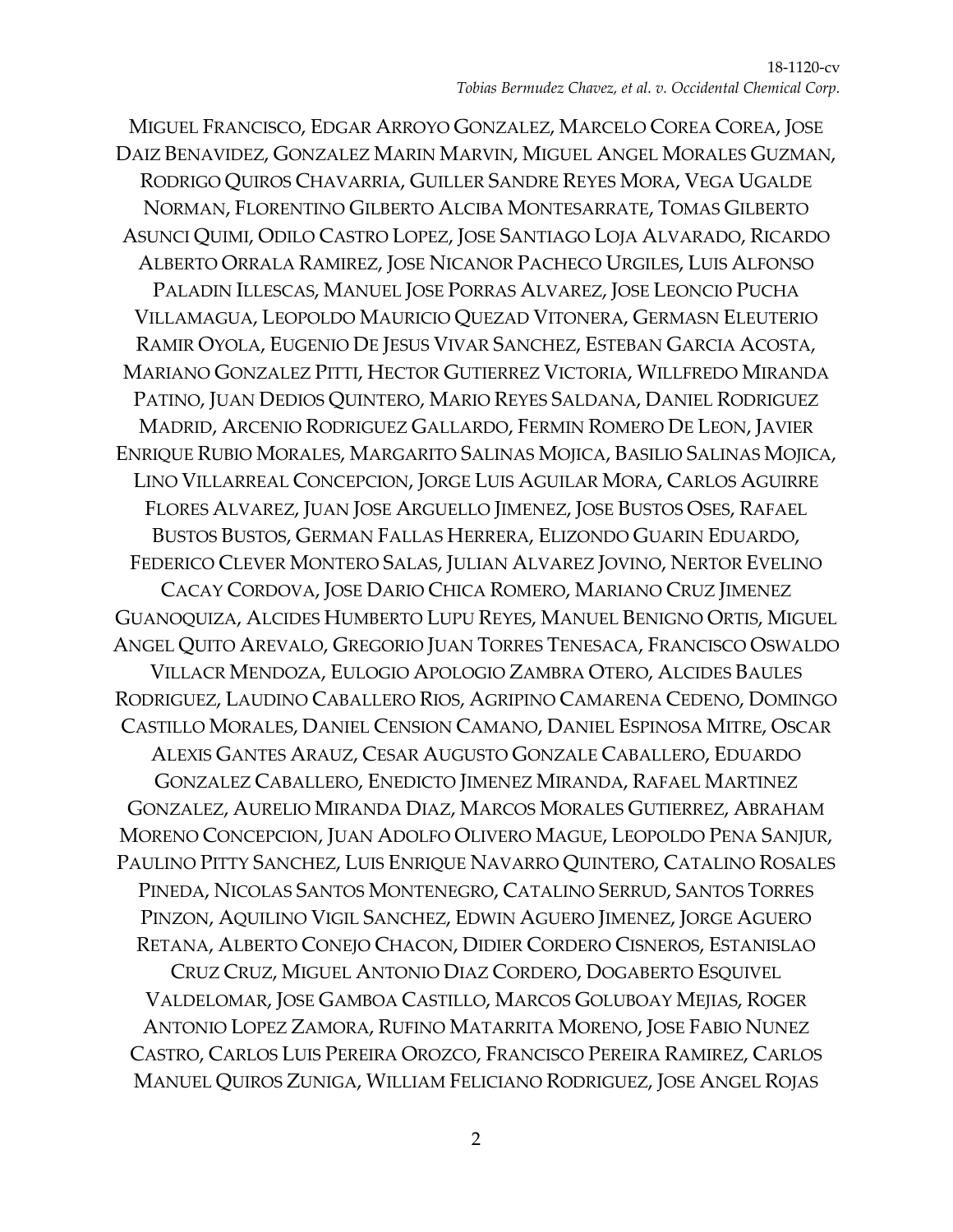BARQUERO, HERNAN SOLANO CASTRO, RAFAEL SOLANO SABORIO, MARIO TORRES MORA, RAFAEL VALDERRAMA GRANADOS, GREIVIN VALENCIA LOPEZ, MELECIO VARELA SOTO, VICTOR VARGAS ARIAS, NIXON MODESTO ALVARAD VASQUEZ, ROBERTO WILLIAM BARONA BENITES, LAURO OLMEDO CHACON QUICHIMBO, FRANCISCO DOMINGO CONTRER ESPINOZA, EPIFANIO ARCHIBALDO CORN LEON, MANUEL GUAICHA CARDENAS, JUAN DE JESUS HUERTA MOSQUERA, MIGUEL ANGEL INIGUEZ OCHOA, HUGO EBERIO LEON VELEZ, MILTON MEDARDO MAZA VIVANCO, ROSARIO AVELINO NICANOR VIRGILIO, GALO MIGUEL ORBE VALENCIA, JOSE NICANOR PACHECO URGILES, ERICK FRANKLIN PALOMI ROMERO, ANGEL RAFAEL ROMERO CASTRO, LUIS VINICIO SALVATI VILLA, MIGUEL ANGEL SARAGURO, JOSE FERNANDO SARMIE CABRERA, LUIS GILBERTO VASQUE LOPEZ, EUGENIO APOLINARIO VILL PRIMITIVO, MAURO GREGORIO ZERDA GUERRA, BELISARIO ATENCIO MUNOZ, LUIS ALBERTO BARRIA ARAUZ, BENEDICTO CORELLA VASQUEZ, HUMBERTO DEL CID QUINTERO, ABEL GALLARDO CONCEPCION, ALCIBIADES GOMEZ QUIEL, CIRO GUTIERREZ CORTEZ, SALVADOR MILLAN PENALBA, MANUEL MAYORGA MOREDIBU, FELIX ANTONIO QUIROZ MORANTE, EMILIANO VEGA MORALES, GONZALEZ ARAYA FRANKLIN, GERMAN EDUARDO BRAVO VALDERRAMOS, EDWIN CERDAS MASIS, JORGE LUIS CORDERO BAQUERO, JOHNNY ESPINOZA GAMBOA, ESNEY HERNANDEZ FAJARDO, JIMENEZ RAMIREZ GILBERTO, ALVARADO RODRIGUEZ WILBERT, JOSE MANUEL SALAZAR BRENES, AUDIT VARGAS ROBLES, ELVIN VARGAS BLANCO, ROLANDO VILLEGAS JIMENEZ, ELEVIO VINDAS ZAMORA, DOUGLAS ROLANDO SANCHEZ, VICENTE BARRIA ARAUZ, GENARO BONILLA QUINTERO, NOEL ENRIQUE VALDES RODRIGUEZ, MARIO ESTEBAN CACERAS HERNANDEZ, TOMAS ALBERTO CEDENO RODRIGUEZ, WILFREDO GOMEZ VARGAS, EVIDELIO GONZALEZ ACOSTA, EDWIN ENUVIN GUERRA GONZALEZ, JUAN DEDIOS BAUTISTA SANCHEZ, RONALDO MORALES VARGAS, LIONEX MORALES MONTENEGRO, ALBERTO PINEDA MARQUINEZ, RAFAEL PINEDA MARQUINEZ, FELIX ANTONIO PINEDA ESPINOSA, ERICK ELIAS PINEDA JURADO, PABLO RIVERA BUICOBO, ISRAEL SANCHEZ GONZALEZ, ADOLFO VEGA GUERRA,

*Plaintiffs ‐ Appellees,*

v.

OCCIDENTAL CHEMICAL CORPORATION, INDIVIDUALLY AND AS A SUCCESSOR TO OTHER OCCIDENTAL CHEMICAL COMPANY OTHER OCCIDENTAL CHEMICAL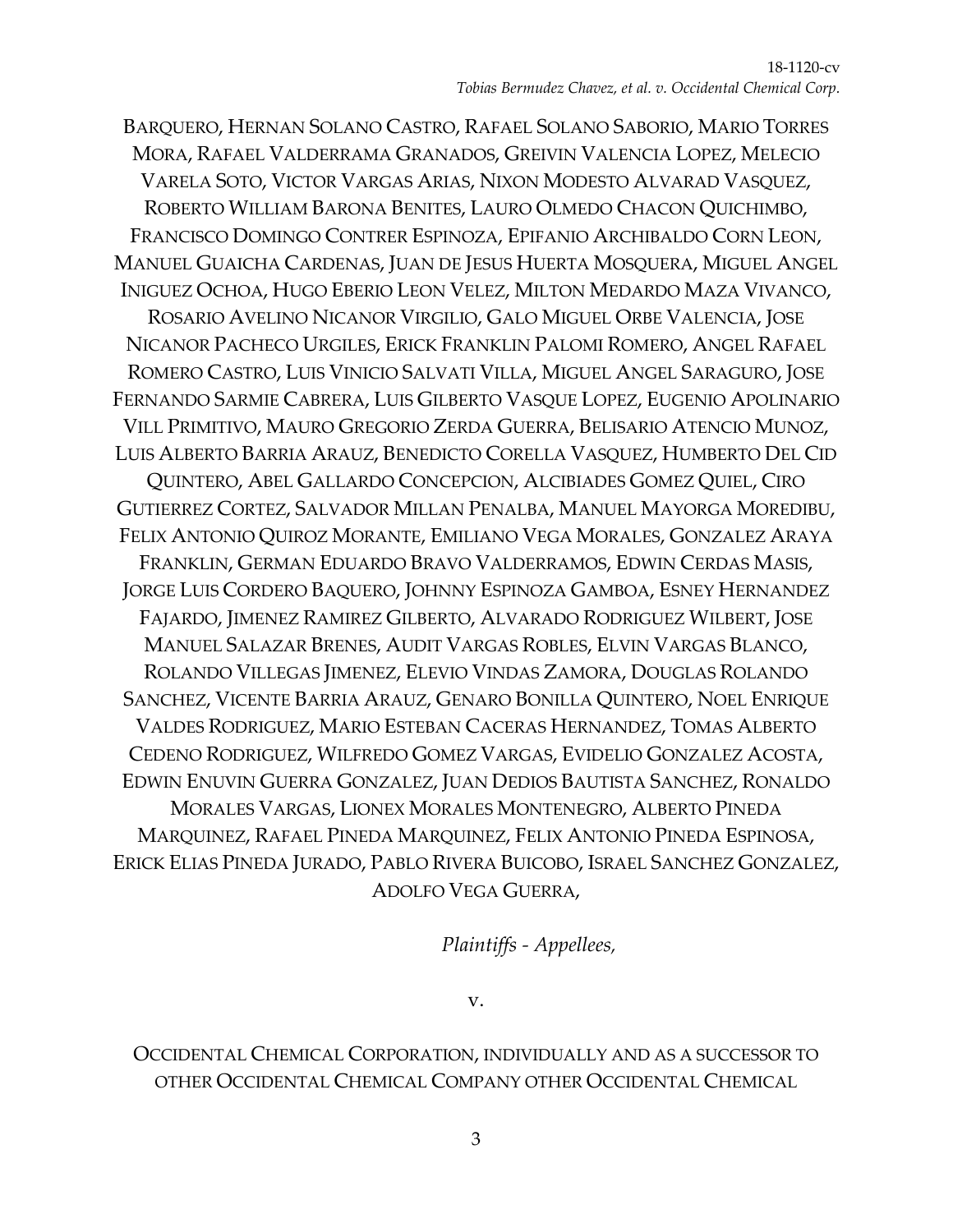# AGRICULTURAL PRODUCTS INC. OTHER HOOKER CHEMICAL AND PLASTICS OTHER OCCIDENTAL CHEMICAL COMPANY OF TEXAS OTHER BEST FERTILIZER COMPANY,

*Defendant ‐ Appellant.*

Before: SACK, RAGGI, and CARNEY, *Circuit Judges*.

The plaintiffs filed this action in 2012 in the United States District Court for the District of Delaware, alleging that several American corporations, including Occidental Chemical Corporation, manufactured, sold, distributed, and used dibromochloropropane (DBCP), a pesticide to which the plaintiffs were exposed when they worked on banana plantations in Central and South America between the 1960s and the 1980s. They allege that as a result of their exposure, they suffered various injuries, including sterility, sexual and reproductive abnormalities, and cancer. The plaintiffsʹ claims against Occidental were transferred to the Southern District of New York in 2017, after which Occidental filed a motion for judgment on the pleadings, arguing, *inter alia*, that the plaintiffsʹ claims were time‐barred under New Yorkʹs three‐year statute of limitations for personal‐injury suits. On January 10, 2018, the district court (Paul A. Engelmayer, *Judge*) denied Occidentalʹs motion, holding that the plaintiffsʹ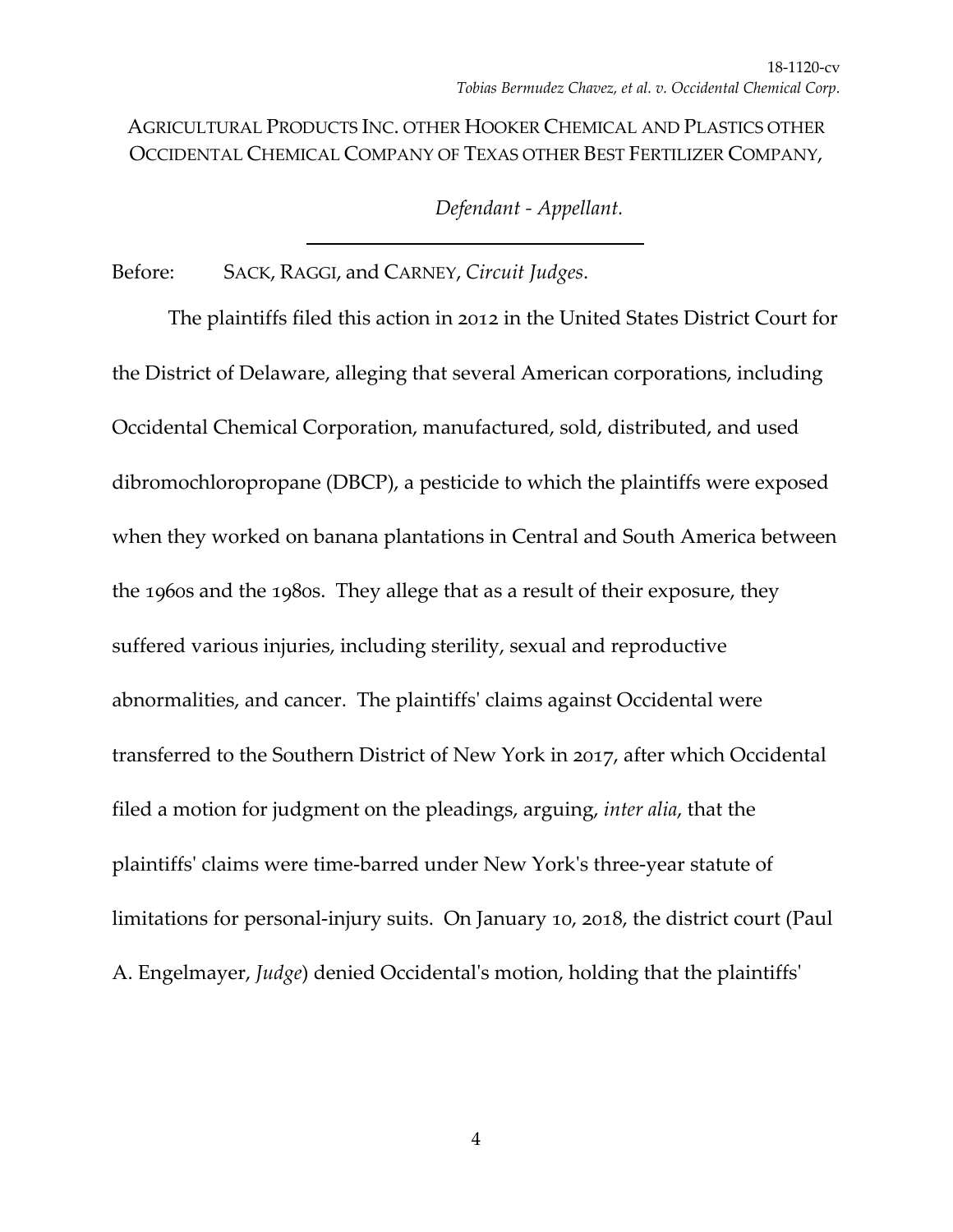claims were tolled between 1993 and 2010 by the pendency of a related class action in Texas.

The questions on interlocutory appeal are (1) whether New York law recognizes "cross-jurisdictional class action tolling," i.e., tolling of a New York statute of limitations by the pendency of a class action in another jurisdiction; and (2) whether, under New York law, a non‐merits dismissal of class certification can terminate class action tolling, and if so, whether the Orders at issue did so. New Yorkʹs courts have yet to address these questions. A decision on these questions, either of which may be dispositive of this appeal, requires value judgments and important public policy choices that the New York State Court of Appeals is better suited to make than is this Court. We therefore CERTIFY the questions to the New York Court of Appeals.

> JOHN P. ELWOOD, Vinson & Elkins LLP, Washington, DC (D. Ferguson McNiel, III, Vinson & Elkins LLP, Houston, TX, Timothy Jay Houseal, Young Conaway Stargatt & Taylor, LLP, Wilmington, DE, *on the brief*), *for Defendant‐Appellant.*

JONATHAN S. MASSEY, Massey & Gail LLP, Washington, DC (Paul J. Berks, Massey & Gail LLP, Chicago, IL, Scott M. Hendler, Hendler Flores Law PLLC, Austin TX, *on the brief*), *for Plaintiffs‐Appellees.*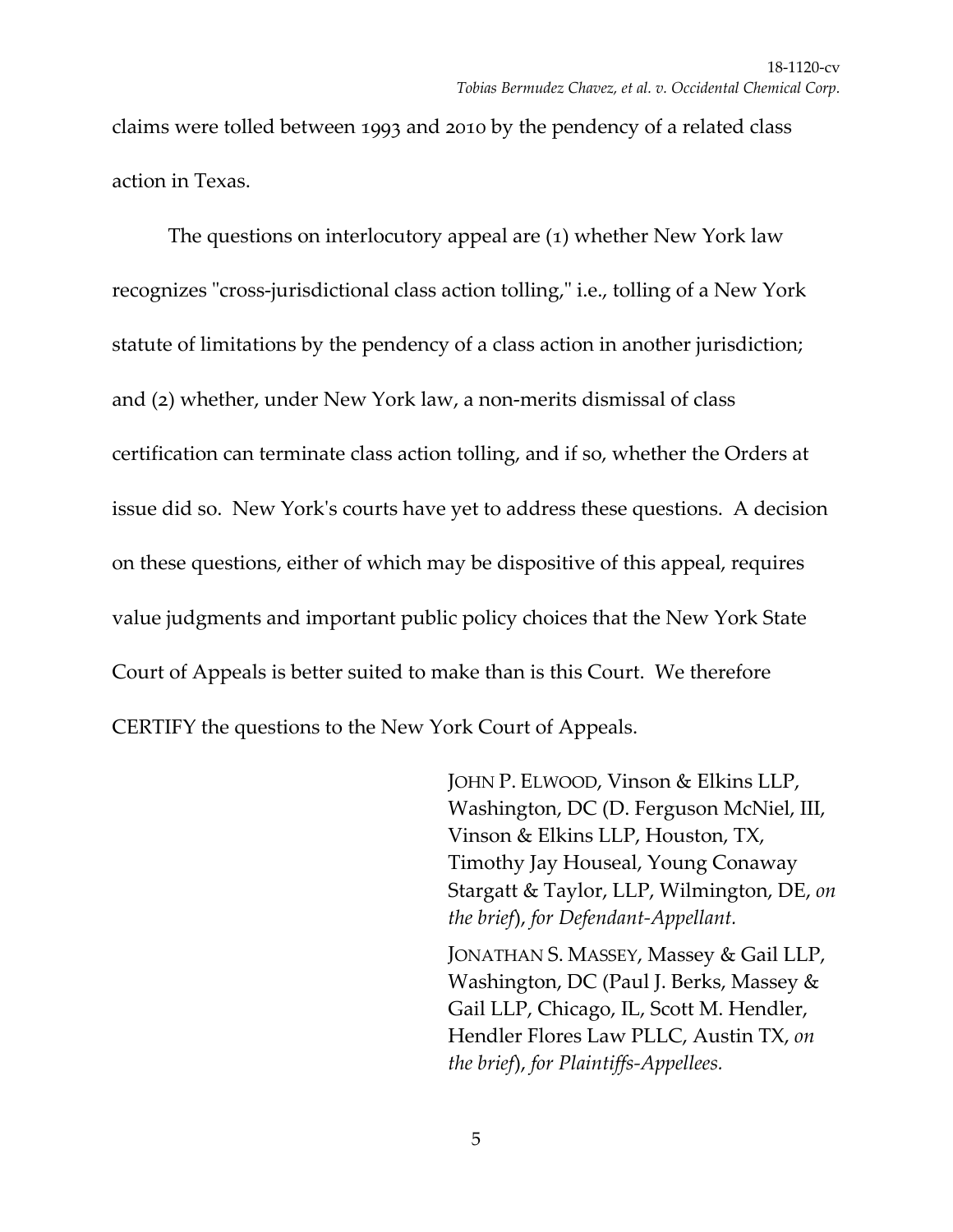#### SACK, *Circuit Judge*:

This appeal presents two state‐law questions that neither this Court nor New York's courts have addressed: (1) whether New York law recognizes "crossjurisdictional class action tolling," i.e., tolling of a New York statute of limitations by the pendency of a class action in another jurisdiction; and (2) whether a non‐ merits dismissal of class certification can terminate class action tolling, and if so, whether the Orders at issue here, which include a "return jurisdiction" clause, did so where the plaintiffs filed a motion to reinstate their claims within six months of the caseʹs dismissal.

The plaintiffs are agricultural workers from Costa Rica, Ecuador, and Panama, who allegedly suffered adverse health effects from exposure to the pesticide dibromochloropropane ("DBCP") between the 1960s and the 1980s, while working on banana plantations in Central and South America. In 2012, the plaintiffs filed a putative class action in the United States District Court for the District of Delaware against DBCP manufacturers and distributors, including Occidental Chemical Corp. ("Occidental"), as well as companies that owned or operated the farms where the plaintiffs worked. Their claims against Occidental were transferred by the Delaware district court to the Southern District of New York in May 2017.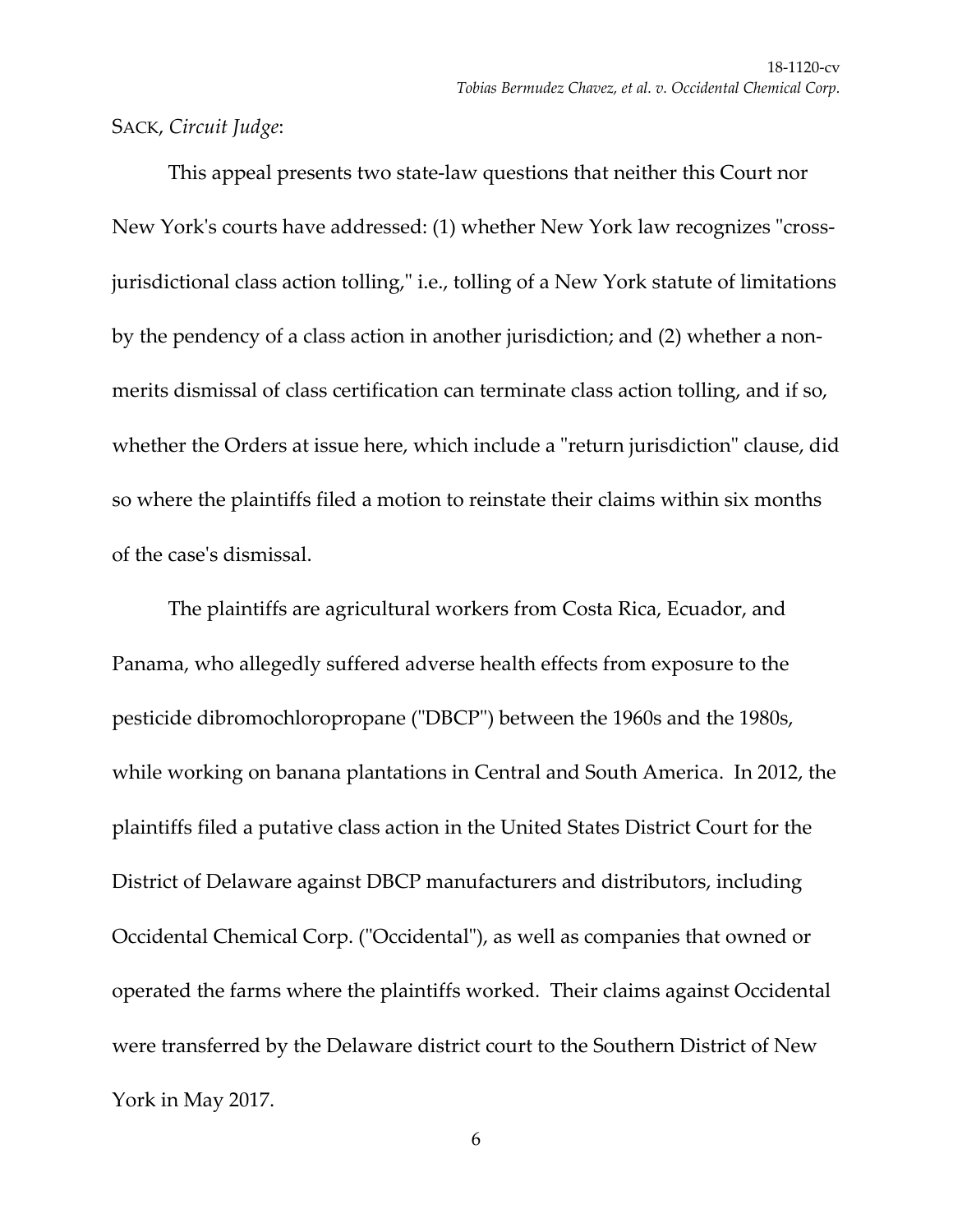Occidental filed a motion for judgment on the pleadings, arguing, *inter alia*, that the plaintiffsʹ claims were time‐barred under New Yorkʹs three‐year statute of limitations for personal‐injury suits. The district court (Paul A. Engelmayer, *Judge*) denied Occidental's motion, concluding that the plaintiffs' claims were tolled between 1993 and 2010 because of the pendency of a putative class action filed in Texas state court in 1993 (the "Texas Action"). The district court's decision was based on its view that the New York State Court of Appeals would likely (1) permit "cross-jurisdictional tolling," the tolling of claims in New York during the pendency of a class action filed in another jurisdiction; and (2) decide that the dismissal of the Texas Action on the basis of *forum non conveniens* and the denial of class certification as moot did not terminate class action tolling.

On appeal, Occidental challenges both conclusions. It argues that although New York courts have adopted the class action tolling doctrine established under different circumstances in *American Pipe Construction Co. v. Utah*, 414 U.S. 538 (1974), the New York Court of Appeals likely would not apply that doctrine in the cross‐jurisdictional context. In the alternative, Occidental asserts that even if New York law permits cross‐jurisdictional class action tolling, the plaintiffsʹ claims would still be untimely because the 1995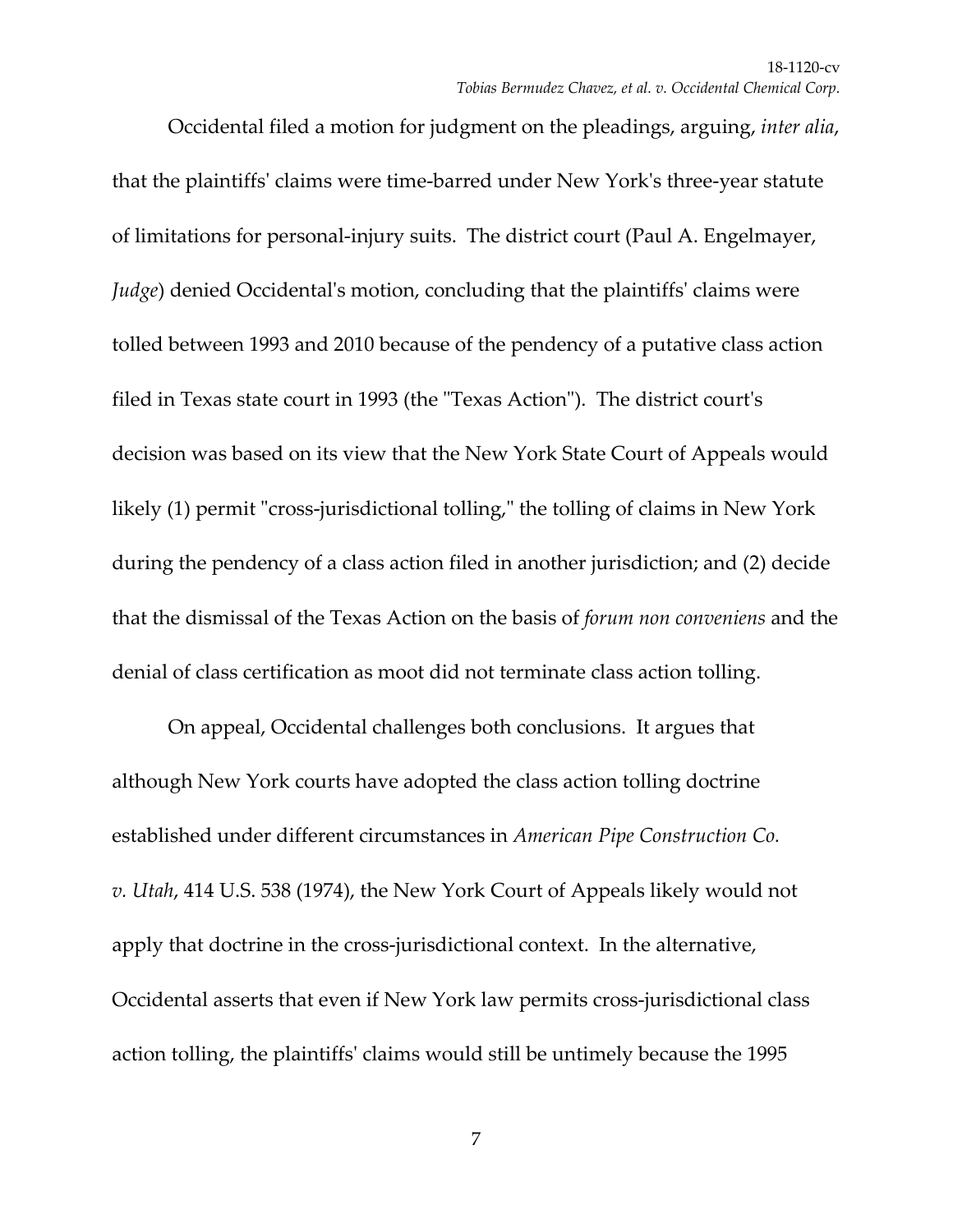dismissal of the Texas Action on the grounds of *forum non conveniens* terminated any such tolling.

The district court lacked the authority to tender the issues of New York law raised before it to the New York Court of Appeals; we, though, have the ability to do so. *See* New York Court of Appeals Rules, § 500.27;1 United States Court of Appeals for the Second Circuit Rule 27.2. The principal questions on appeal have important implications that have yet to be addressed by New Yorkʹs appellate courts. In light of the dearth of precedential opinions, and the potentially far‐reaching consequences for New York courts of the answer to these questions, we elect not to attempt to resolve them in the first instance, but instead to invite the Court of Appeals to address them if it so wishes. We therefore certify the following two questions to the Court of Appeals and stay resolution of this case in the interim:

1. Does New York law recognize cross‐jurisdictional class action tolling, as described in this opinion?

<sup>&</sup>lt;sup>1</sup> Whenever it appears to the Supreme Court of the United States, any United States Court of Appeals, or a court of last resort of any other state that determinative questions of New York law are involved in a case pending before that court for which no controlling precedent of the [New York] Court of Appeals exists, the court may certify the dispositive questions of law to the [New York] Court of Appeals.

N.Y. Comp. Codes R. & Regs. tit. 22, § 500.27(a).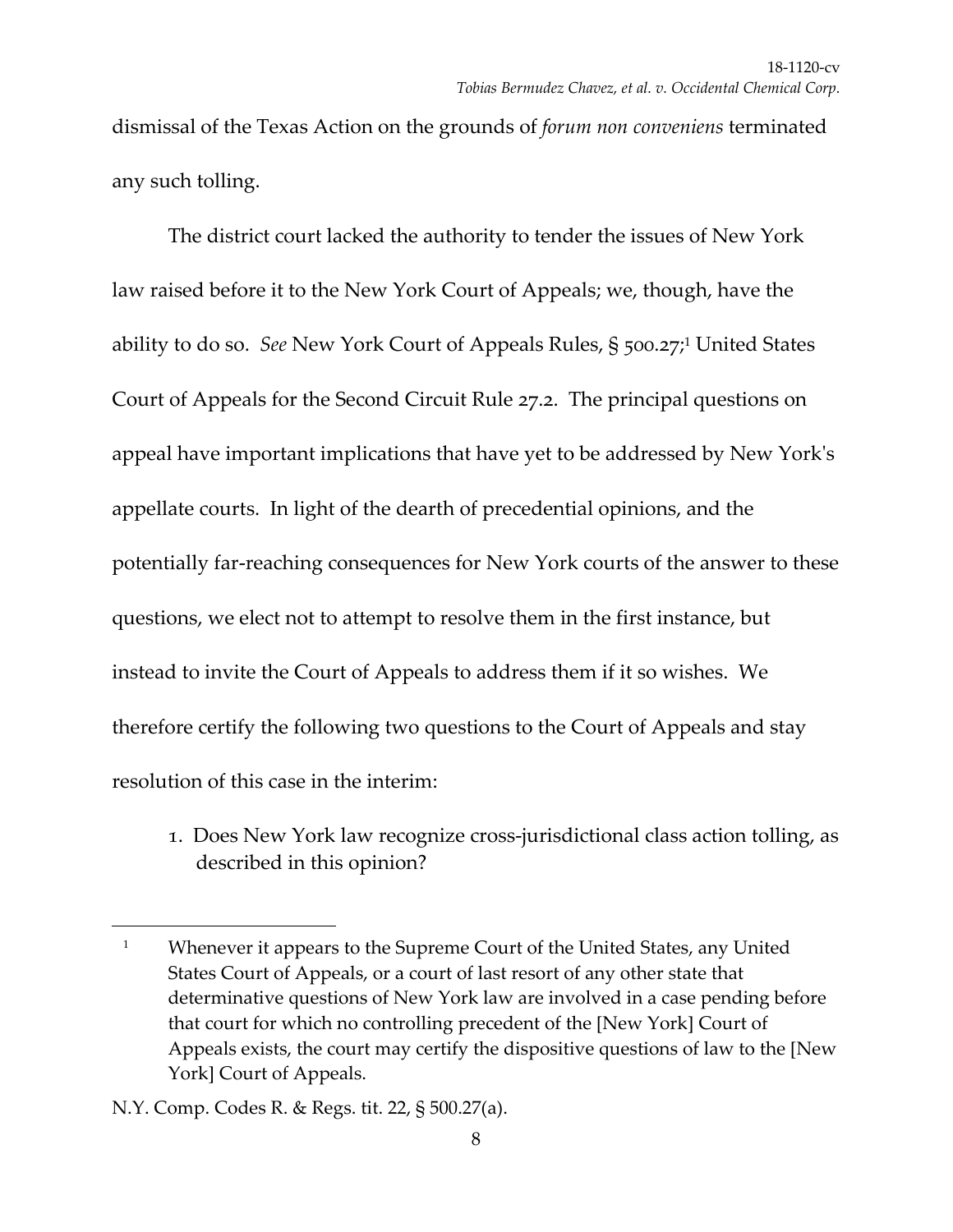2. Can a non‐merits dismissal of class certification terminate class action tolling, and if so, did the Orders at issue here do so?

## **BACKGROUND**

#### *General Factual Background*<sup>2</sup>

Between 1965 and at least 1985, Occidental and other U.S.‐based corporations manufactured and distributed DBCP, a pesticide that was injected into the soil or sprayed over banana plantations in Costa Rica, Ecuador, and Panama, among other countries. The plaintiffs lived and worked on those plantations. The plaintiffs allege that they were never warned of the health risks posed by exposure to DBCP and were not instructed or encouraged to wear any protective gear to prevent skin absorption or inhalation of the pesticide. They allege that they suffered various injuries resulting from their exposure to DBCP, including, *inter alia*, sterility, low sperm quantity and reduced sperm quality, liver damage, an increased risk of cancer, vision loss from cornea damage, chronic skin disorders, and compromised pulmonary and respiratory systems.

<sup>&</sup>lt;sup>2</sup> The facts set forth in this opinion are drawn from the Complaint, originally filed on June 1, 2012, in the United States District Court for the District of Delaware. Appʹx 14. That remains the operative Complaint in the action against Occidental before us, which was transferred to the Southern District of New York in May 2017. *See id.* at 113, 137.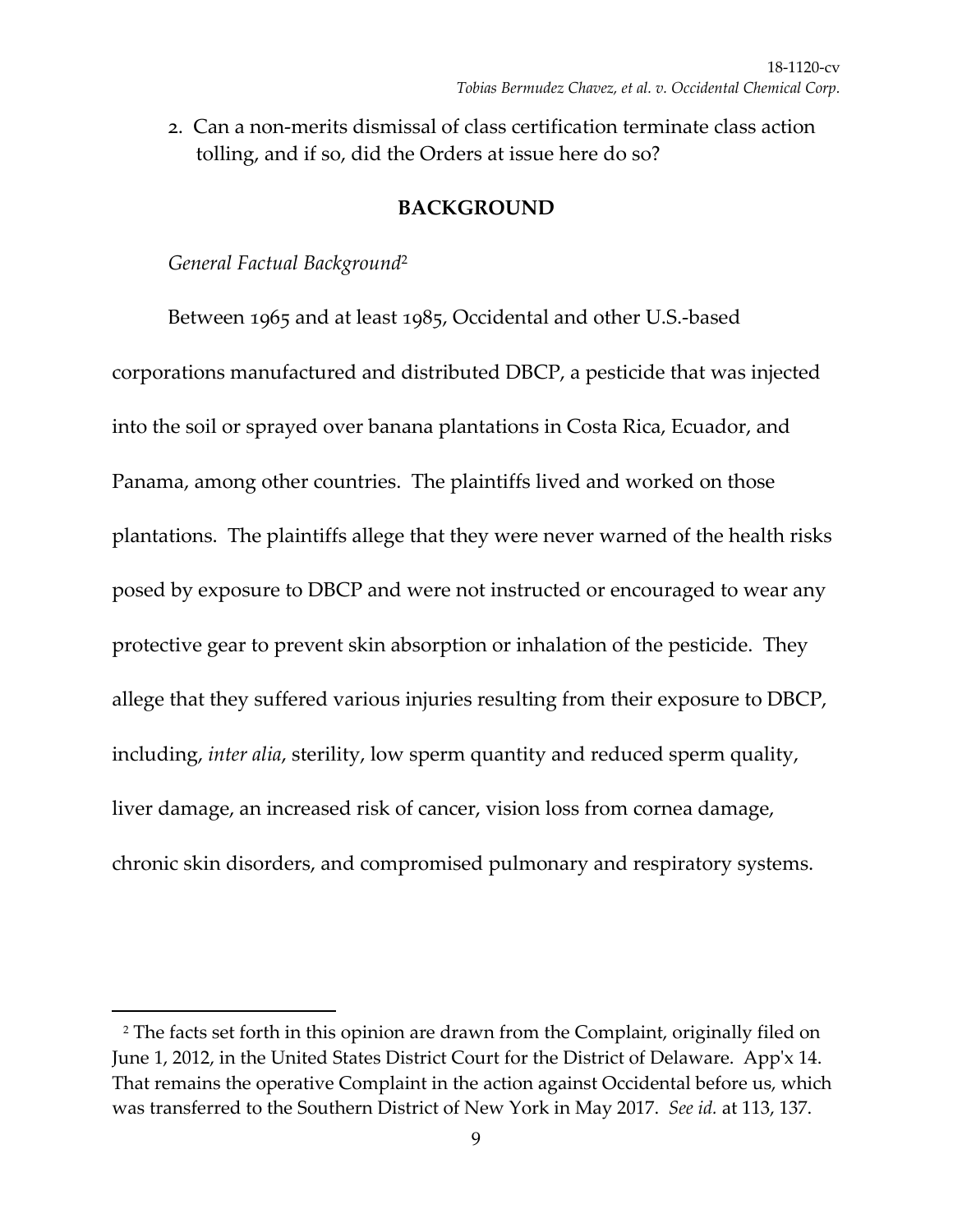The risks associated with exposure to DBCP were allegedly known by some manufacturers as early as 1961. By 1976, the U.S. Environmental Protection Agency ("EPA") had identified DBCP as a suspected carcinogen. In July 1977, Occidental allegedly discovered that 35 of 114 workers at its Lathrop, California manufacturing plant were sterile. In September 1977, the EPA prohibited DBCPʹs use everywhere but in a few locations in Hawaii, and even there only under restricted conditions. Occidental nevertheless continued to manufacture, sell, market, and distribute DBCP until at least 1979 for agricultural use, including on banana plantations in Costa Rica, Panama, and Ecuador.

### *Procedural History*

This case is the latest in a series of putative class actions filed by agricultural workers from Central and South America against Occidental and others for DBCP‐related injuries. The plaintiffsʹ timeliness argument relies heavily on the existence of two previous actions: one filed in Texas and the other in Hawaii. We therefore summarize those actionsʹ procedural histories before turning to the procedural history of the case at bar.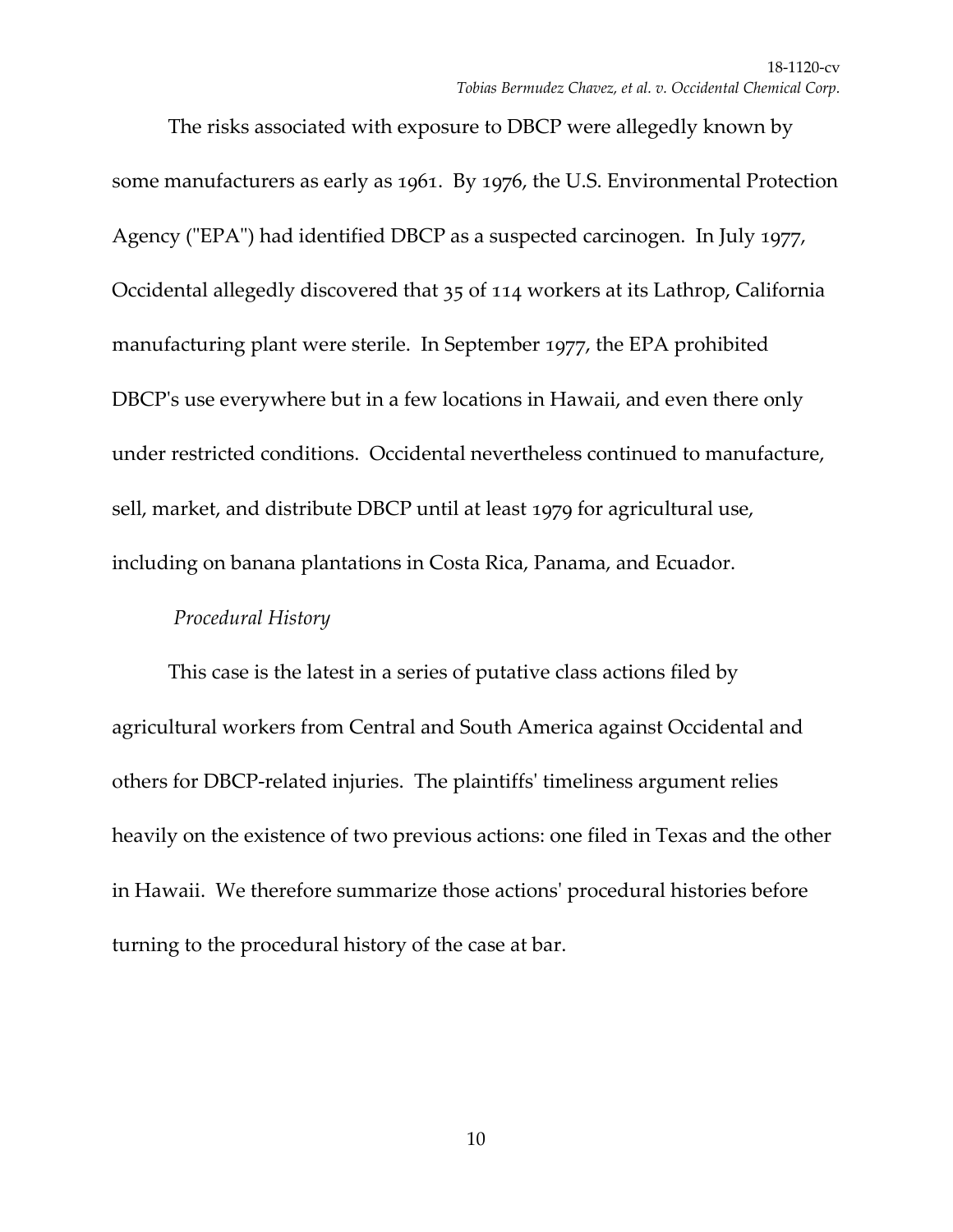## 1. Texas and Hawaii Class Actions

In August 1993, a group of plaintiffs brought a putative class action in Texas state court asserting claims against Occidental and others purporting to be on behalf of all persons exposed to DBCP between 1965 and 1990 in several countries, including Costa Rica, Panama, and Ecuador.3 In April 1994, the defendants impleaded Dead Sea Bromine, a corporation indirectly owned in part by the State of Israel, which removed the case to federal court in the Southern District of Texas. The district court consolidated the action with a similar action captioned *Delgado v. Shell Oil Co.*, No. H‐94‐1337 (S.D. Tex.).

On April 17, 1995, the defendants filed a motion to dismiss the Texas actions on the grounds of *forum non conveniens*. The district court granted the motion on July 11, 1995 (the "July 1995 Order"). The court concluded, as an initial matter, that Dead Sea Bromine was an agent of a foreign state and that the court therefore could exercise subject matter jurisdiction under the Foreign Sovereign Immunities Act, 28 U.S.C. §§ 1602-1611 (the "FSIA"). Delgado *v. Shell Oil Co.*, 890 F. Supp. 1324, 1336‐38, 1372 (S.D. Tex. 1995). The court then

<sup>3</sup> The case was originally captioned *Bermudez v. Shell Oil Co.*, No. 93‐C‐2290 (23rd Dist. Ct., Brazoria Cty., Tex.), and subsequently renamed, *Carcamo v. Shell Oil Co.*, No. 93‐C‐ 2290 (23rd Dist. Ct., Brazoria Cty., Tex.).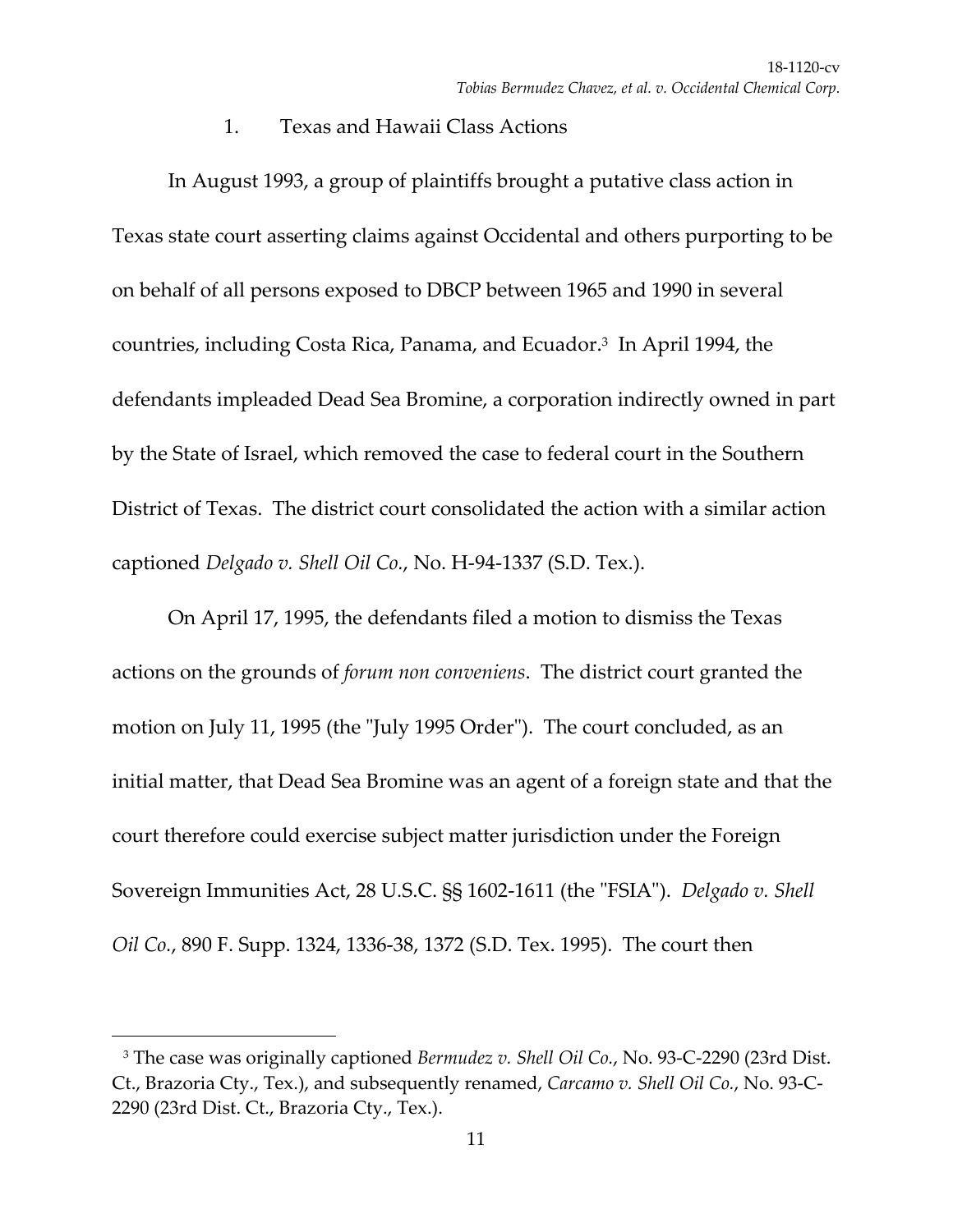concluded that dismissal was appropriate because adequate alternative fora existed in the plaintiffsʹ home countries, and the balance of public and private interests tipped strongly in favor of dismissal. *Id.* at 1358‐72.

The district court conditioned dismissal on the defendants "agree[ing] to waive all jurisdictional and certain limitations-based defenses." *Delgado*, 890 F. Supp. at 1372. It also noted that dismissal on the basis of *forum non conveniens* was proper only insofar as "the courts in [the countries where the plaintiffs resided or were injured] do not refuse to exercise jurisdiction over these actions." *Id.* It "denied as moot" "all pending motions . . . not otherwise expressly addressed," which included motions for class certification. *Id.* at 1375. The court did not specifically address class certification, but denied it alongside all other "pending motions" as an administrative matter instead. The court inserted a "return jurisdiction" clause at the end of its order, however, which stated:

> Notwithstanding the dismissals that may result from this Memorandum and Order, in the event that the highest court of any foreign country finally affirms the dismissal for lack of jurisdiction of any action commenced by a plaintiff in these actions in his home country or the country in which he was injured, that plaintiff may return to this court and, upon proper motion, the court will resume jurisdiction over the action as if the case had never been dismissed for [*forum non conveniens*].

*Id.*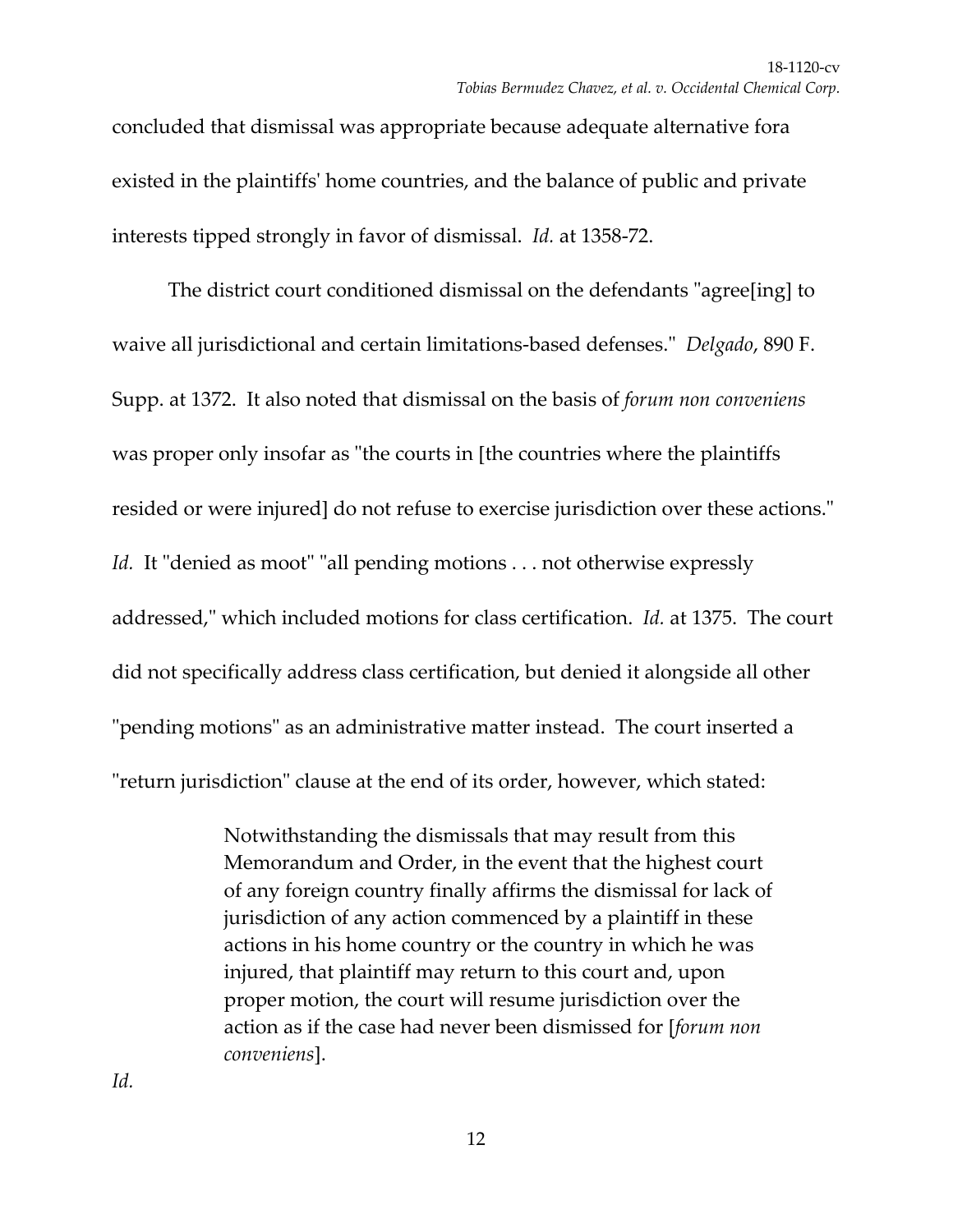On October 27, 1995, the defendants having met the district courtʹs conditions for dismissal, the district court entered a "final judgment" dismissing the action (together with the July 1995 Order, the "1995 Orders"). The plaintiffs responded by filing an appeal with the United States Court of Appeals for the Fifth Circuit, which challenged the district court's exercise of subject matter jurisdiction under the FSIA.

After their claims were thus dismissed by the district court, the Costa Rica plaintiffs filed suit in Costa Rica. The Costa Rica courts dismissed their claims for lack of personal jurisdiction, however. The decision was affirmed by the Costa Rica Supreme Court.

On April 1, 1996, while the appeal to the Fifth Circuit was pending, the Costa Rica plaintiffs filed a motion in the Southern District of Texas to reinstate their claims pursuant to the "return jurisdiction" clause in the July 1995 Order. The district court denied the motion without prejudice, deferring judgment until after the Fifth Circuit resolved the plaintiffsʹ then‐pending appeal. On October 19, 2000, the Fifth Circuit affirmed the dismissal of the plaintiffsʹ claims, concluding, in relevant part, that Dead Sea Bromide was an instrumentality of the State of Israel, and that the district court therefore had not erred in exercising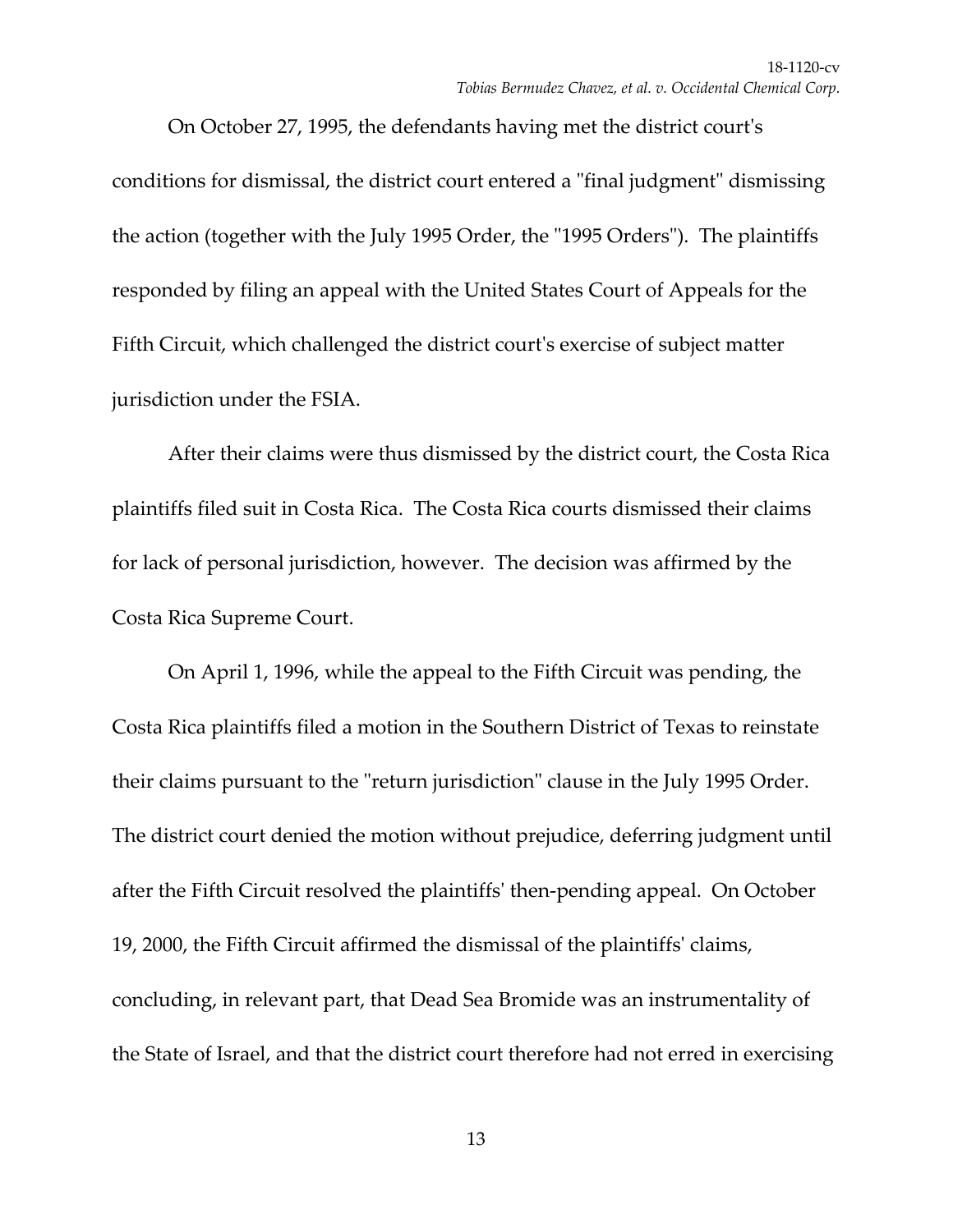subject matter jurisdiction. *Delgado v. Shell Oil Co.*, 231 F.3d 165, 176‐77 (5th Cir. 2000).

In 1997, another group of plaintiffs filed a DBCP‐related class action in Hawaii state court captioned *Patrickson v. Dole Food Co.*, No. 07‐1‐0047 (Haw. Cir. Ct. Oct. 3, 1997). As the defendants in the Texas Action had done, the defendants in the Hawaii litigation, which included Occidental, impleaded Dead Sea Bromine. They also impleaded a second Israeli entity, Bromine Compounds, Ltd. The Israeli companies, in turn, removed the case to federal court.

On March 8, 1999, the United States District Court for the District of Hawaii dismissed the plaintiffsʹ claims on the basis of *forum non conveniens*. The plaintiffs appealed to the United States Court of Appeals for the Ninth Circuit, which reversed and remanded the case to the district court with instructions to remand the case in turn to Hawaii state court, concluding that the district court lacked subject matter jurisdiction under the FSIA. *Patrickson v. Dole Food Co.*, 251 F.3d 795, 808‐09 (9th Cir. 2001). The defendants appealed, and the Supreme Court granted their petition for *writ of certiorari* on June 28, 2002. *Dole Food Co. v. Patrickson*, 536 U.S. 956 (2002).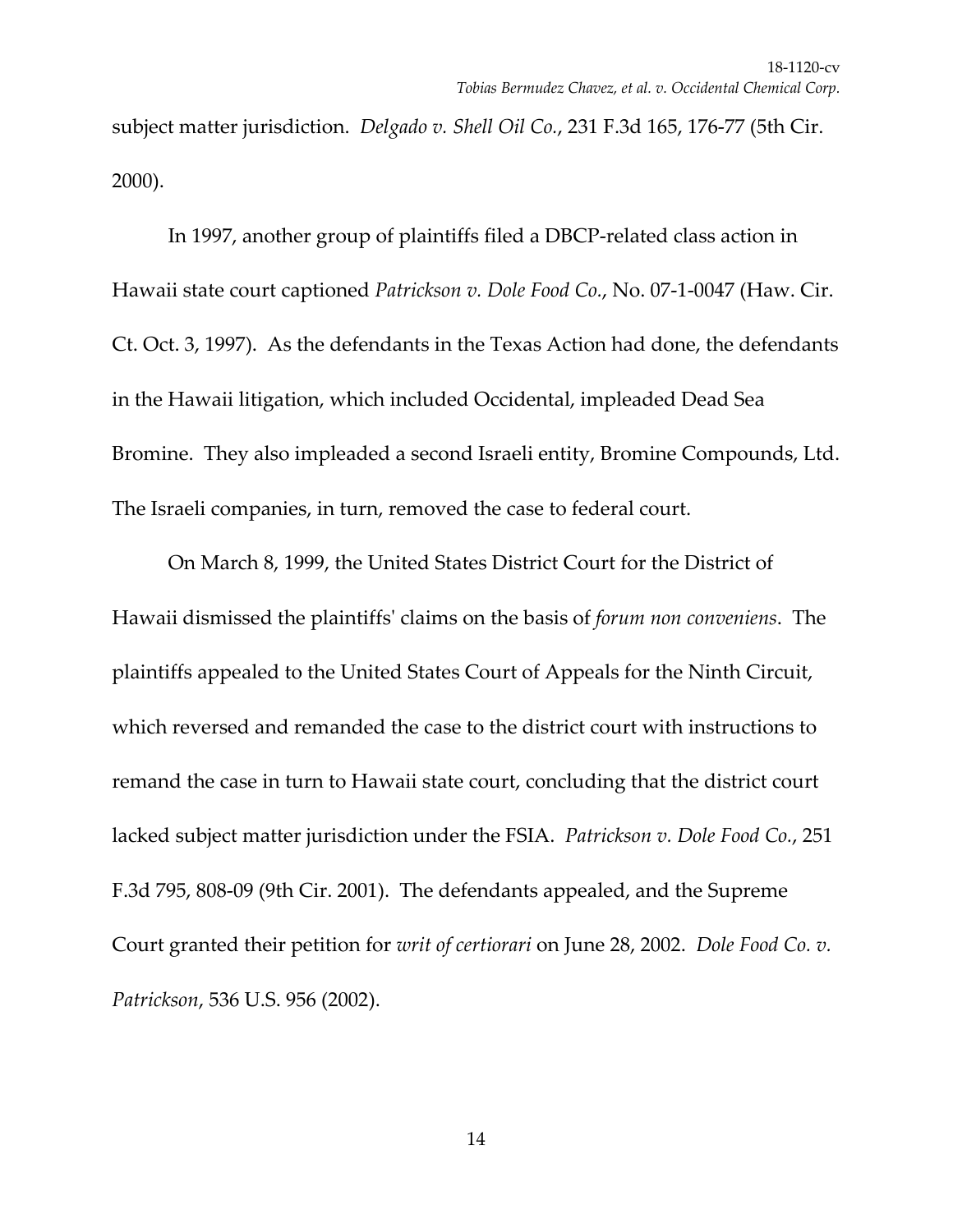The Supreme Court agreed with the Ninth Circuit. Contrary to the Fifth Circuitʹs holding in *Delgado*, 231 F.3d at 176‐77, it concluded that neither Dead Sea Bromine nor Bromine Compounds, Ltd. was an instrumentality of the State of Israel because the State of Israel did not own a majority of either companyʹs shares. *See Dole Food Co. v. Patrickson*, 538 U.S. 468, 477 (2003). Therefore, neither entity could invoke the FSIA provisions allowing removal of state‐court actions to federal court, and the district court could not exercise subject matter jurisdiction over the plaintiffs' claims. *Id.* at 480 ("[W]e hold . . . that a foreign state must itself own a majority of the shares of a corporation if the corporation is to be deemed an instrumentality of the state under the provisions of the FSIA.").

The Hawaii plaintiffs then continued to pursue their class action in Hawaii state courts. In 2008, a Hawaii court denied the plaintiffsʹ motion for class certification. In 2009, it granted the defendantsʹ motion for summary judgment, concluding that the plaintiffsʹ claims were time‐barred. In 2014, the Intermediate Court of Appeals of Hawaii affirmed. *Patrickson v. Dole Food Co., Inc.*, 330 P.3d 389 (Haw. Ct. App. 2014). The following year, the Supreme Court of Hawaii vacated the Intermediate Courtʹs judgment, concluding that (1) Hawaii law recognizes cross‐jurisdictional tolling, and (2) the July 1995 Order did not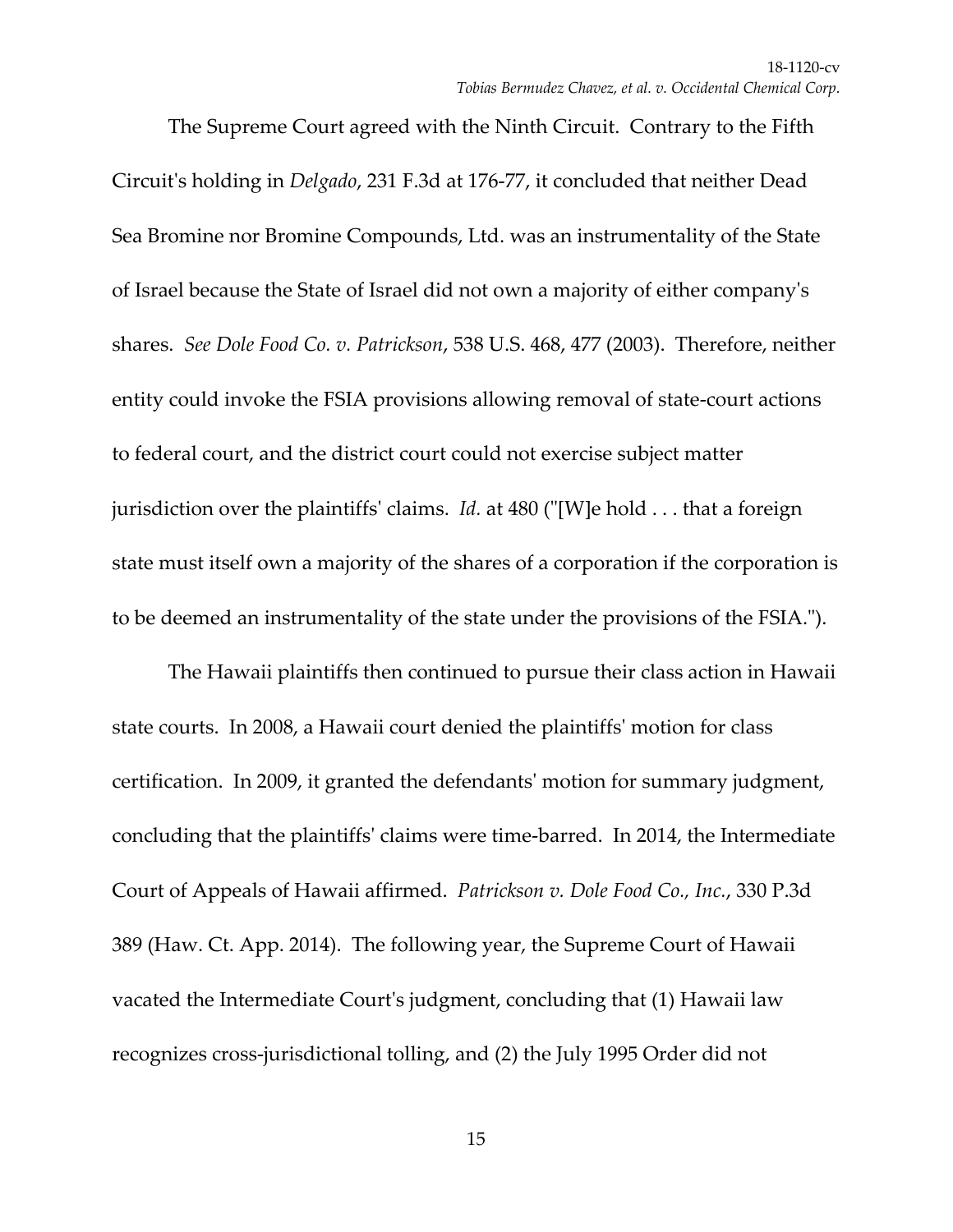terminate such tolling because the denial of class certification was "not express" and did not "put putative members of the class on notice that the Hawai'i state statute of limitations had begun to run against them.ʺ *Patrickson v. Dole Food Co.*, 368 P.3d 959, 970‐71 (2015) (internal quotation marks omitted). The case continues to be litigated in Hawaii state court.

Meanwhile, in the Texas Action, the *Carcamo/Delgado* plaintiffs filed a motion on May 13, 2003, requesting that the district court vacate its July 1995 Order in light of the Supreme Courtʹs ruling that Dead Sea Bromine was not an instrumentality of the State of Israel. On March 12, 2004, the district court denied the motion, reasoning that the change in law did not require vacatur. It issued a final judgment denying the plaintiffsʹ motion to vacate the July 1995 Order but indicated that it would consider remanding the case to state court upon the filing of a properly supported motion.

On March 23, 2004, the Costa Rica plaintiffs filed a motion requesting that the district court reinstate the case and remand it to Texas state court. On June 18, 2004, the district court granted the plaintiffsʹ motion. It determined that under the "return jurisdiction clause" in the July 1995 Order, it had jurisdiction "to ensure that an American forum remain[ed] available to adjudicate plaintiffs'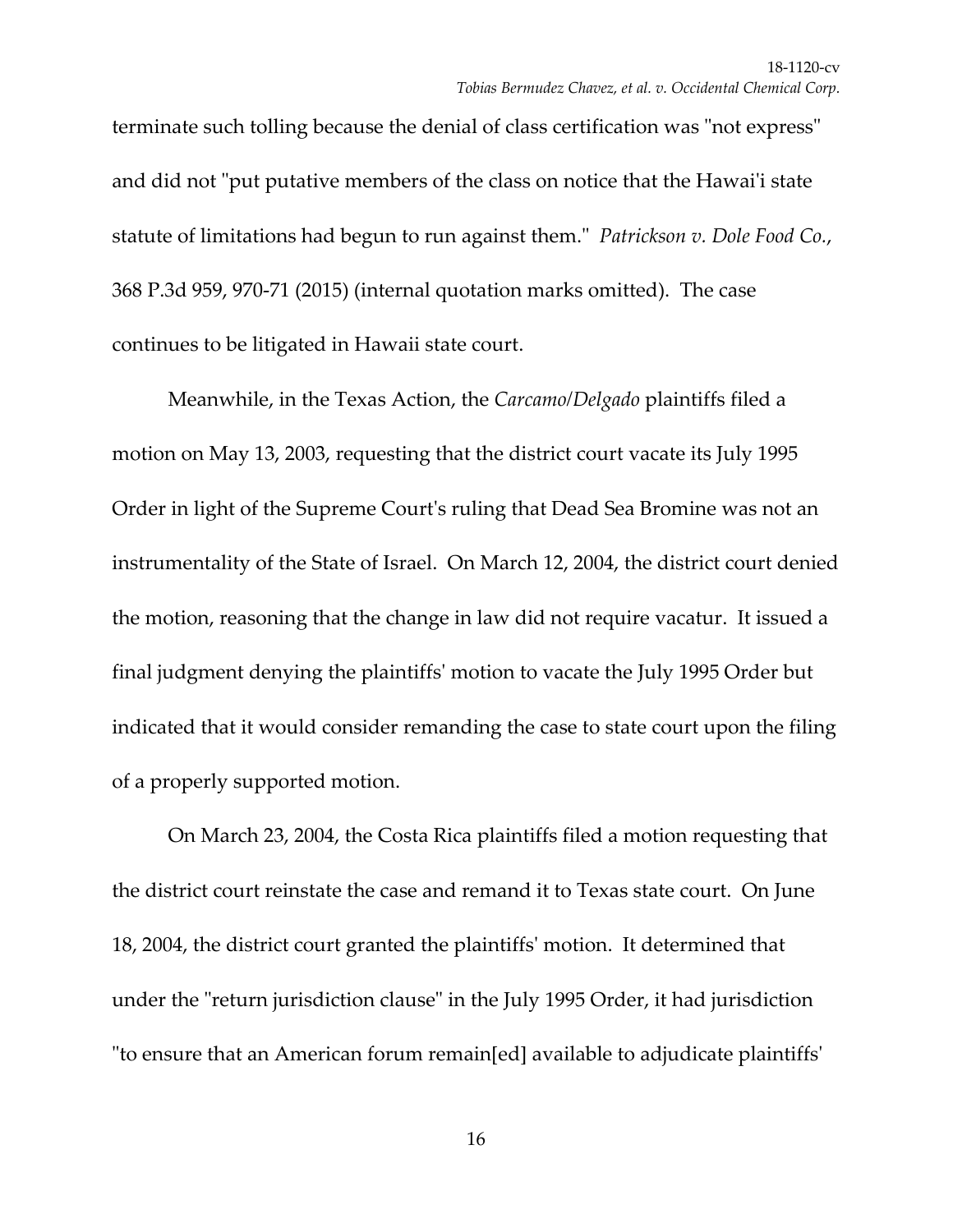claims if and when the highest court of a foreign country dismisse[d] them for lack of jurisdiction," and that the plaintiffs' motion was "a direct continuation of the prior proceedings over which the court expressly stated its intent to retain jurisdiction.ʺ *Delgado v. Shell Oil Co.*, 322 F. Supp. 2d 798, 813‐15 (S.D. Tex. 2004). It decided that under  $28$  U.S.C. § 1447(c), it had power to remand a case "at any time before final judgment,ʺ and concluded that the *forum non conveniens* dismissal "was not a 'final judgment." *Id.* at 816 (quoting  $28$  U.S.C. § 1447(c)). Because *Patrickson* had "terminated whatever ancillary jurisdiction existed from the courtʹs original (now [held] erroneous) assertion of subject matter jurisdiction over this controversy," *id.*, it remanded the case to Texas state court, *id.* at 816-17.

On April 26, 2005, following remand, the 23rd District Court of Brazoria County, Texas, granted the plaintiffsʹ motion to reinstate their claims. In September 2009, the plaintiffs filed a motion for class certification. The following month, the defendants attempted once more—this time unsuccessfully—to remove the case to federal court. On June 3, 2010, the Texas state court denied the plaintiffsʹ motion for class certification. The plaintiffs voluntarily dismissed their claims the next day.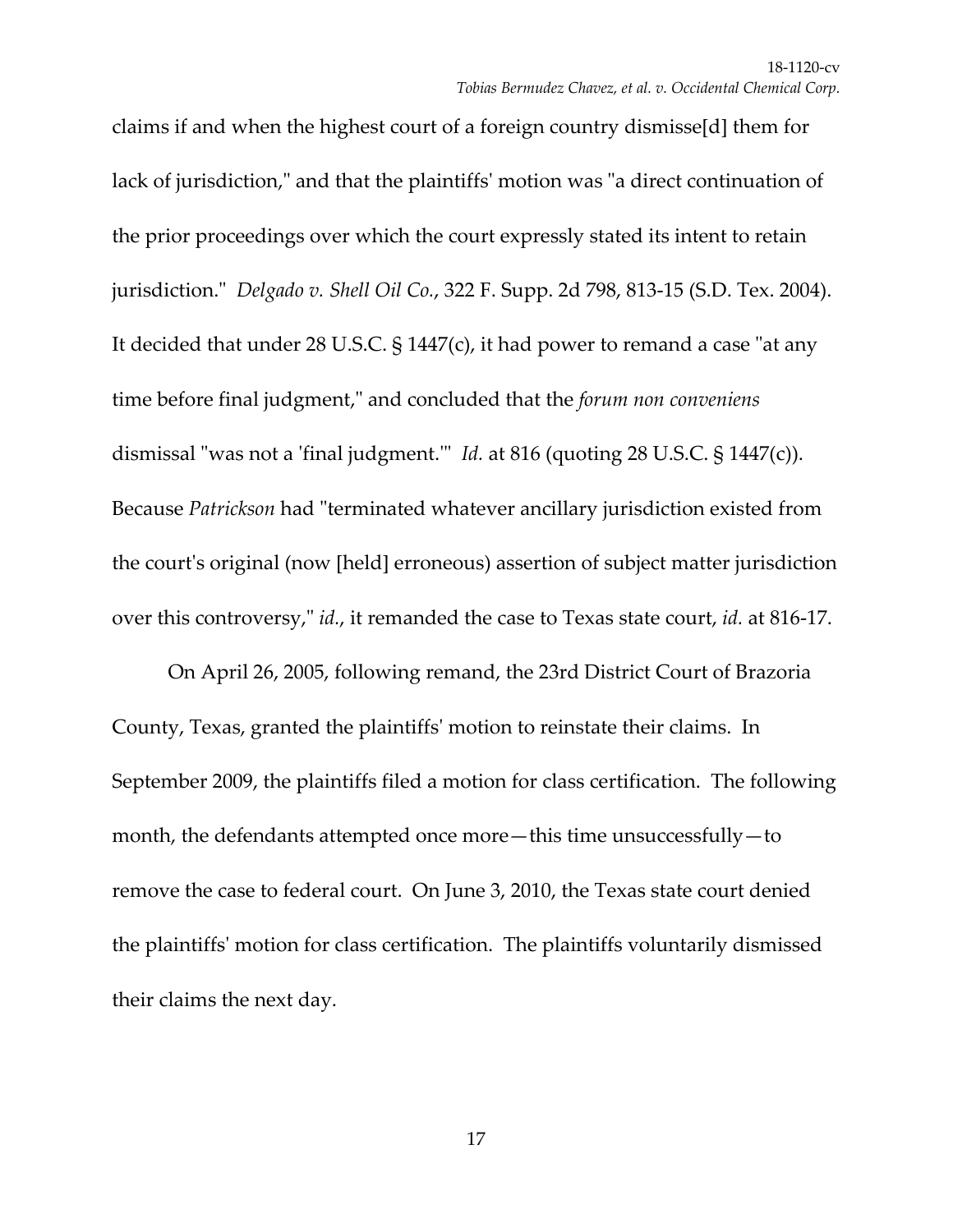#### 2. Instant Action

In June 2011, approximately one year after the Texas state court had denied the *Carcamo/Delgado* plaintiffsʹ motion for class certification, seven DBCP‐ related lawsuits were filed in the United States District Court for the Eastern District of Louisiana. In September 2012, the district court dismissed those cases on statute‐of‐limitations grounds under Louisiana law. *Chaverri v. Dole Food Co.*, 896 F. Supp. 2d 556, 568‐74 (E.D. La. 2012).

In June 2012, while the Louisiana cases remained pending, the plaintiffs in the instant action filed eight complaints in the United States District Court for the District of Delaware and one in Delaware state court. In November 2012, the federal district court consolidated the cases before it into two actions, captioned *Marquinez v. Dole Food Co.*, No. 12‐cv‐695 (D. Del.), and *Chavez v. Dole Food Co.*, No. 12‐cv‐697 (D. Del.).

The *Marquinez* defendants filed a motion for summary judgment, which the district court granted, concluding that the 1995 Order dismissing the Texas Action on the basis of *forum non conveniens* had terminated class action tolling. *Marquinez v. Dole Food Co.*, 45 F. Supp. 3d 420, 424‐25 (D. Del. 2014). The plaintiffs appealed the judgment to the Third Circuit, which certified the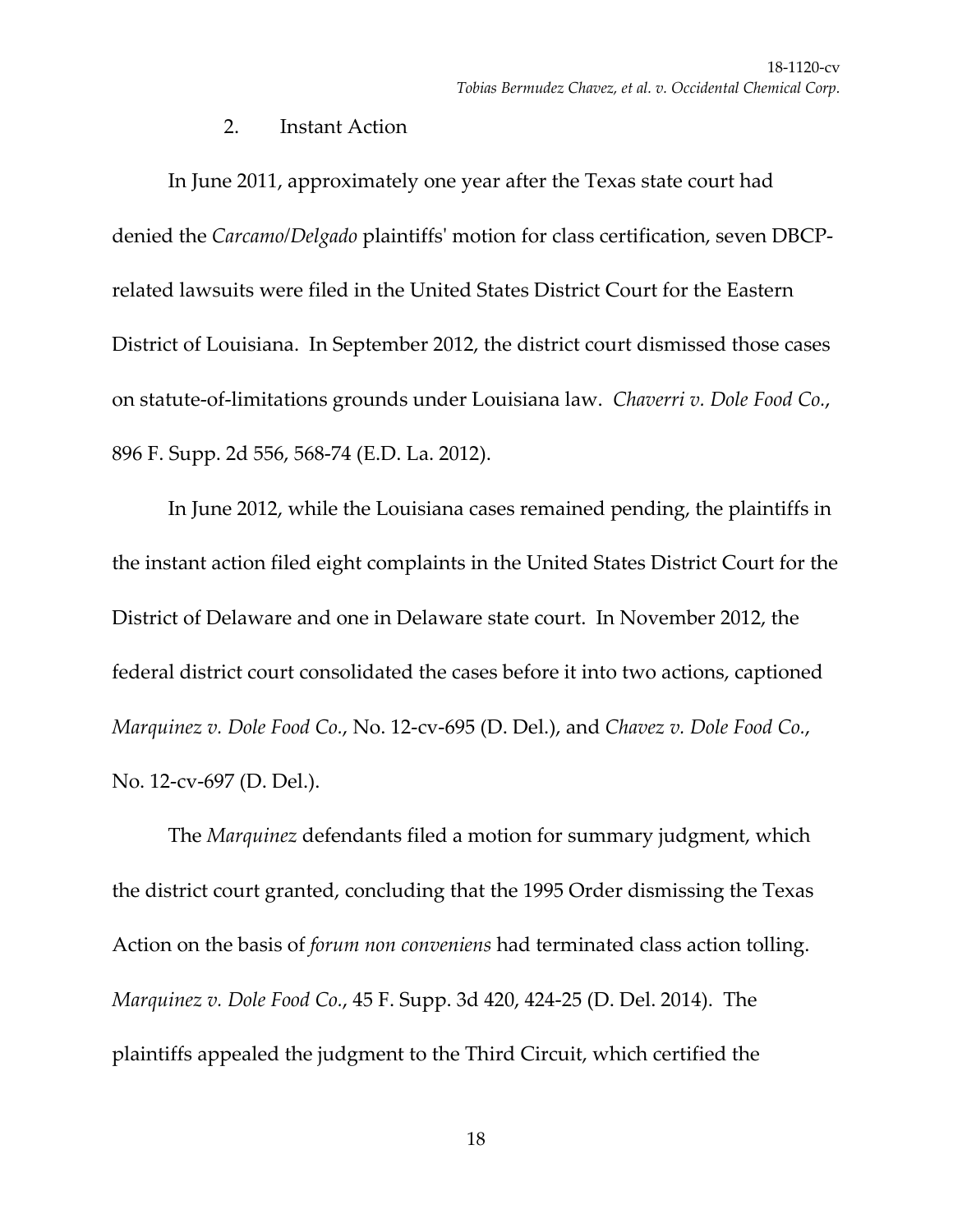following question to the Delaware Supreme Court: "Does class action tolling end when a federal district court dismisses a matter for *forum non conveniens* and, consequently, denies as moot all pending motions . . . even where the dismissal incorporated a return jurisdiction clause . . . ?ʺ *Marquinez v. Dow Chem. Co.*, 183 A.3d 704, 705 (Del. 2018) (internal quotation marks omitted). The Delaware Supreme Court accepted certification and on March 15, 2018, concluded that the 1995 Order did not terminate tolling because it did not "clearly, unambiguously, and finally den[y] class action status." *Id.* at 711. On May 29, 2018, after receiving the Delaware Supreme Courtʹs response to the certified question, the Third Circuit vacated the district courtʹs grant of summary judgment and remanded the case to the district court for further proceedings. *Marquinez v. Dole Food Co.*, 724 F. Appʹx 131, 132 (3d Cir. 2018).

Separately, in *Chavez*, Occidental filed a motion to dismiss for lack of personal jurisdiction, which the district court granted in part on May 4, 2017. The district court simultaneously transferred the claims against Occidental to the United States District Court for the Southern District of New York. On September 1, 2017, Occidental filed a motion for judgment on the pleadings, arguing that the plaintiffsʹ claims were time‐barred. The district court (Paul A.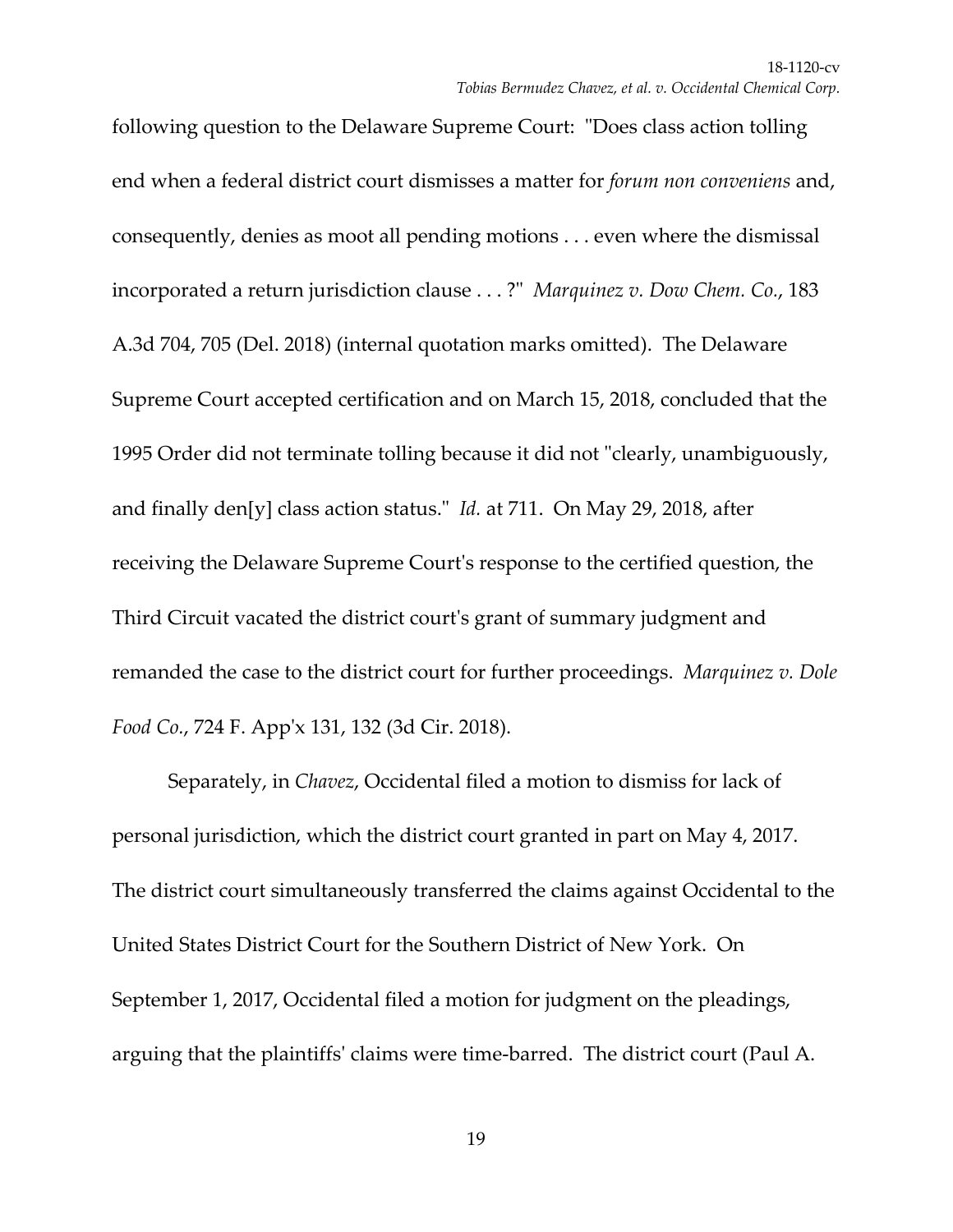Engelmayer, *Judge*) denied the motion on January 10, 2018, concluding that (1) the New York Court of Appeals would likely adopt cross‐jurisdictional tolling, and (2) the July 1995 Order did not terminate tolling because it did not address class certification on the merits and contained a "return jurisdiction clauseʺ that anticipated the actionʹs reinstatement. *Chavez v. Occidental Chem. Corp.*, 300 F. Supp. 3d 517, 534, 537 (S.D.N.Y. 2018). In so ruling, the district court acknowledged that its conclusion regarding cross‐jurisdictional class action ʺinvolves a controlling question of law as to which there is substantial ground for difference of opinion and that an immediate appeal from the order may materially advance the ultimate termination of the litigation.<sup>*'Id.* at 540 (quoting</sup> 28 U.S.C. § 1292(b)). The district court then denied Occidentalʹs motion for reconsideration, *see Chavez v. Occidental Chem. Corp.*, No. 17 Civ. 3459 (PAE), 2018 WL 620488, at \*4, 2018 U.S. Dist. LEXIS 14522, at \*17 (S.D.N.Y. Jan. 29, 2018), and Occidental moved for leave to file an interlocutory appeal, which this Court granted on April 18, 2018.

#### **DISCUSSION**

Occidental argues that the district court erred in denying its motion for judgment on the pleadings because, in its view, New York law does not permit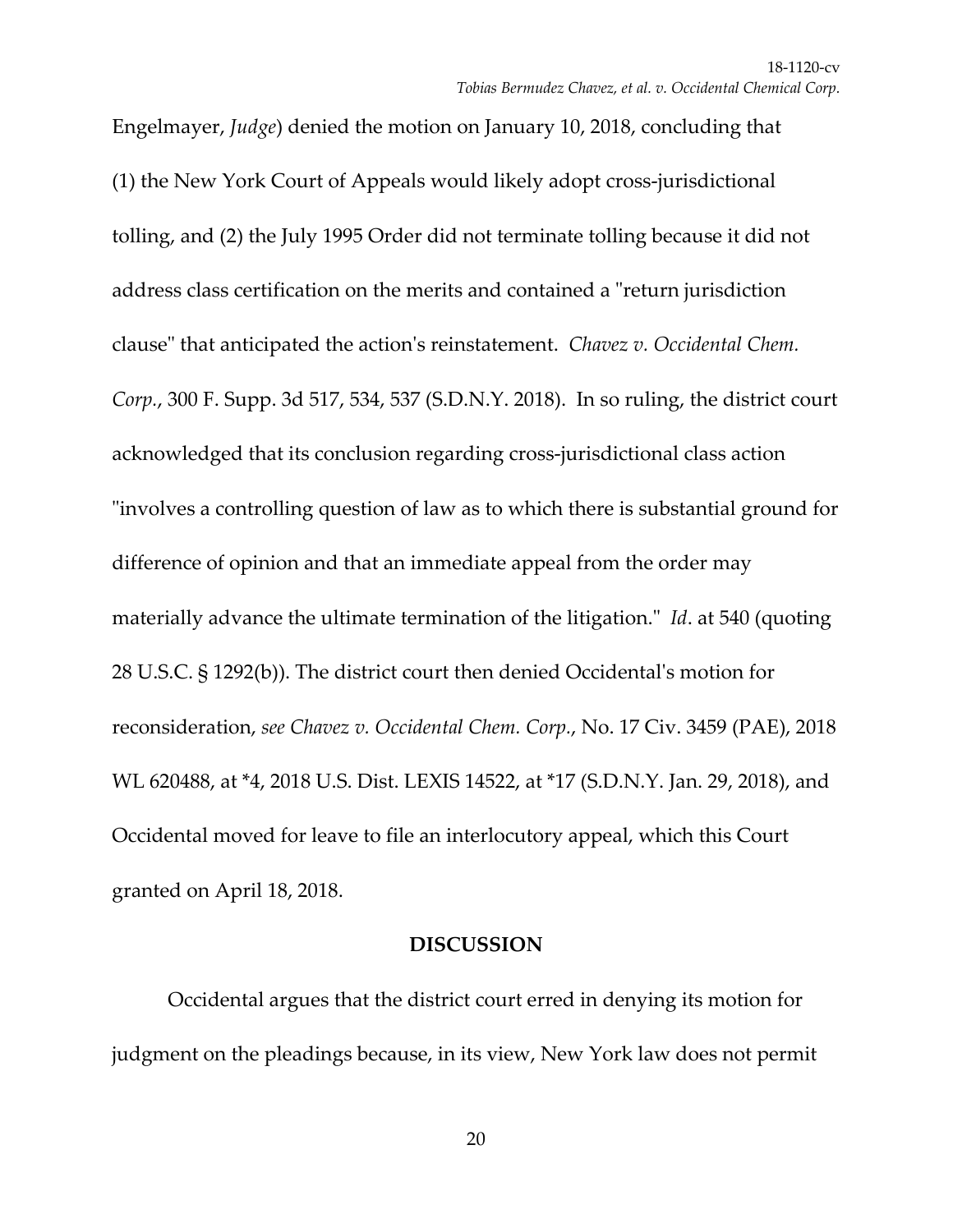cross‐jurisdictional class action tolling, and, even if it did, such tolling would have ended in 1995, when the district court dismissed the Texas Action on the basis of *forum non conveniens*. The plaintiffs, unsurprisingly, disagree.

For the following reasons, we decline to determine for ourselves, at least at this juncture, whether New York law recognizes cross‐jurisdictional tolling and, if so, whether the 1995 Orders terminated tolling in this case. We certify both questions to the New York State Court of Appeals instead.

## **I. Standard of Review**

We review *de novo* a district courtʹs decision on a motion for judgment on the pleadings pursuant to Rule 12(c). *L‐7 Designs, Inc. v. Old Navy, LLC*, 647 F.3d  $419$ ,  $429$  (2d Cir. 2011). In deciding a Rule 12(c) motion, we "accept all factual allegations in the complaint as true and draw all reasonable inferences in [the plaintiffsʹ] favor.ʺ *Johnson v. Rowley*, 569 F.3d 40, 43 (2d Cir. 2009).

## **II. Certification**

Section 27.2 of the Second Circuit's Local Rules permits us, "[i]f state law permits," to "certify a question of state law to that state's highest court." 2d Cir. R. 27.2. New York law allows certification from this Court to the New York Court of Appeals for "dispositive questions" of New York law for which "no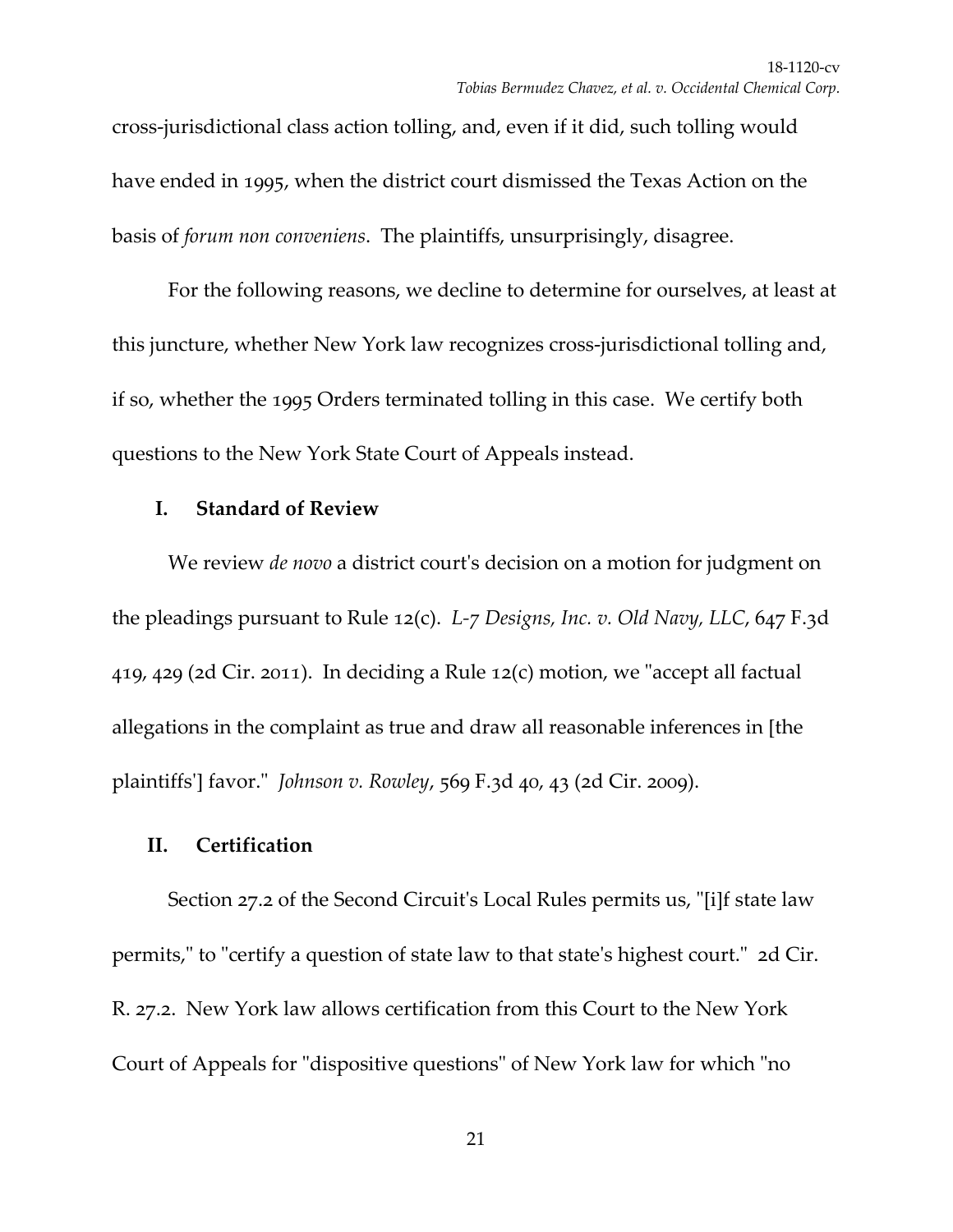controlling precedent of the Court of Appeals exists." N.Y. Comp. Codes R. & Regs. tit. 22, § 500.27(a). We have certified questions where, *inter alia*, "state law is not clear and state courts have had little opportunity to interpret it." *Briggs Ave. LLC v. Ins. Corp. of Hannover*, 516 F.3d 42, 46 (2d Cir. 2008); *see also Tire Engʹg & Distribution LLC v. Bank of China Ltd.*, 740 F.3d 108, 114 (2d Cir. 2014) (certifying questions permitted "where the New York Court of Appeals has not spoken clearly on an issue and we are unable to predict, based on other decisions by New York courts, how the Court of Appeals would answer a certain question").

Before we certify a question, then, we consider  $\Gamma$ (1) whether the New York Court of Appeals has addressed the issue and, if not, whether the decisions of other New York courts permit us to predict<sup>[4]</sup> how the Court of Appeals would resolve it; (2) whether the question is of importance to the state and may require value judgments and public policy choices; and (3) whether the certified question is determinative of a claim before us." *Barenboim v. Starbucks Corp.*, 698 F.3d 104, 109 (2d Cir. 2012).

<sup>&</sup>lt;sup>4</sup> Presumably the panel meant "predict with confidence" since panels in general, and we in this case in particular, can make such predictions that we fear, however, are unreliable because they are based on insufficient state authority.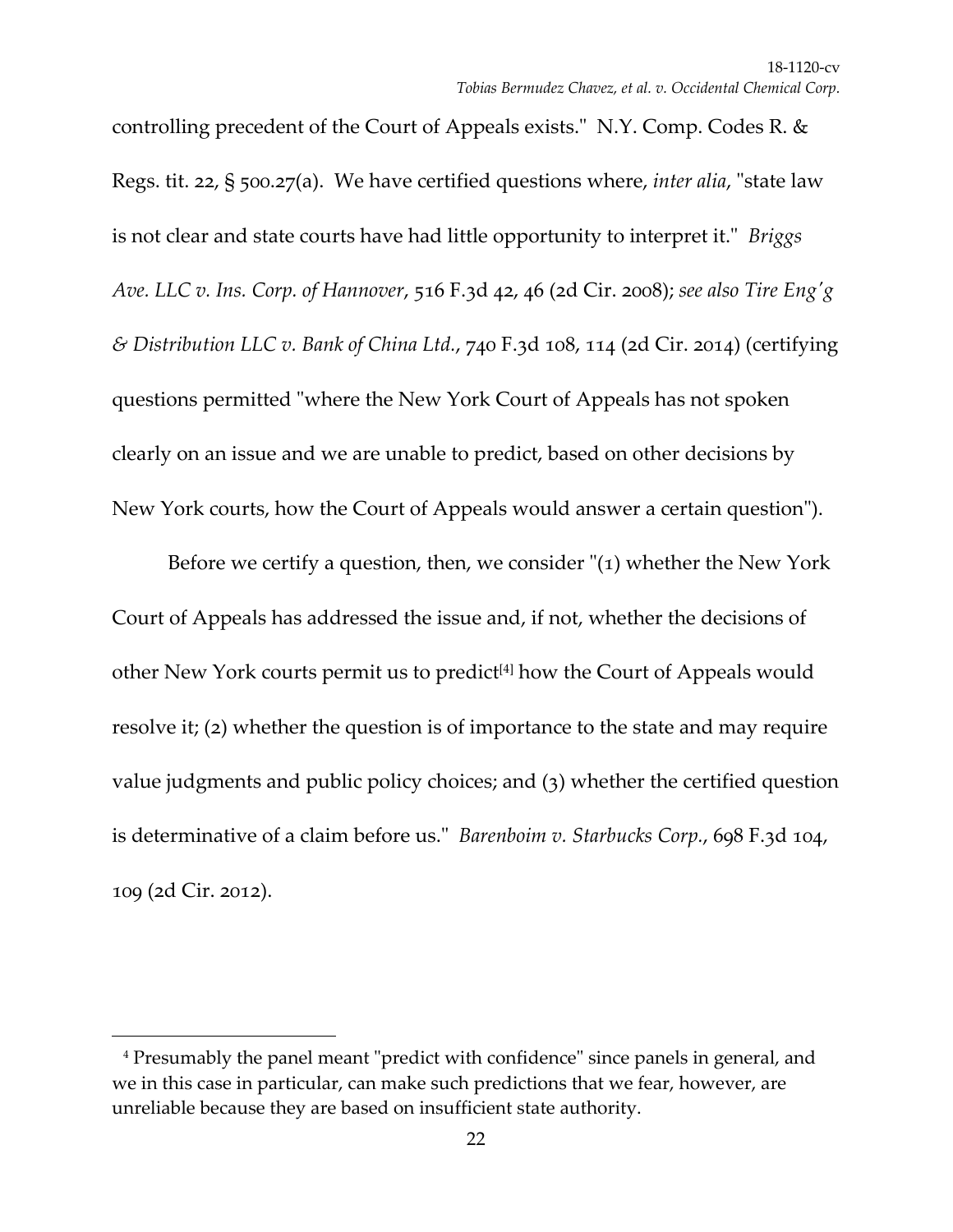## **III. Application**

1. *Whether New York Law Recognizes Cross‐Jurisdictional Class Action Tolling*

The parties agree that the plaintiffs' claims are subject to New York's threeyear statute of limitations for personal injury actions. *See* Appellant Br. 1, 17 n.6; Appellees Br. 1, 32. They further agree that the plaintiffs discovered their injuries—and that their claims therefore accrued under New York law—no later than August 31, 1993. *See* N.Y. C.P.L.R. § 214‐c (toxic tort claims accrue upon the "discovery of the injury by the plaintiff" or "the date when through the exercise of reasonable diligence such injury should have been discovered by the plaintiff, whichever is earlier"). Their disagreement concerns the tolling of the plaintiffs' claims: whether, under New York law, the 1995 Orders in the Texas Action suspended the time their claims were running, and, if so, for how long.

New York courts have adopted the federal law rule espoused by the Supreme Court in *American Pipe*, that the pendency of a class action filed (unlike in the present case) in New York tolls absent class membersʹ claims. *See, e.g.*, *Cullen v. Margiotta, 811 F.2d 698, 719 (2d Cir. 1987)* ("New York courts have ... long embraced the principles of *American Pipe*.ʺ), *overruled on other grounds*, *Agency Holding Corp. v. Malley‐Duff & Assocs., Inc.*, 483 U.S. 143 (1987); *Osarczuk*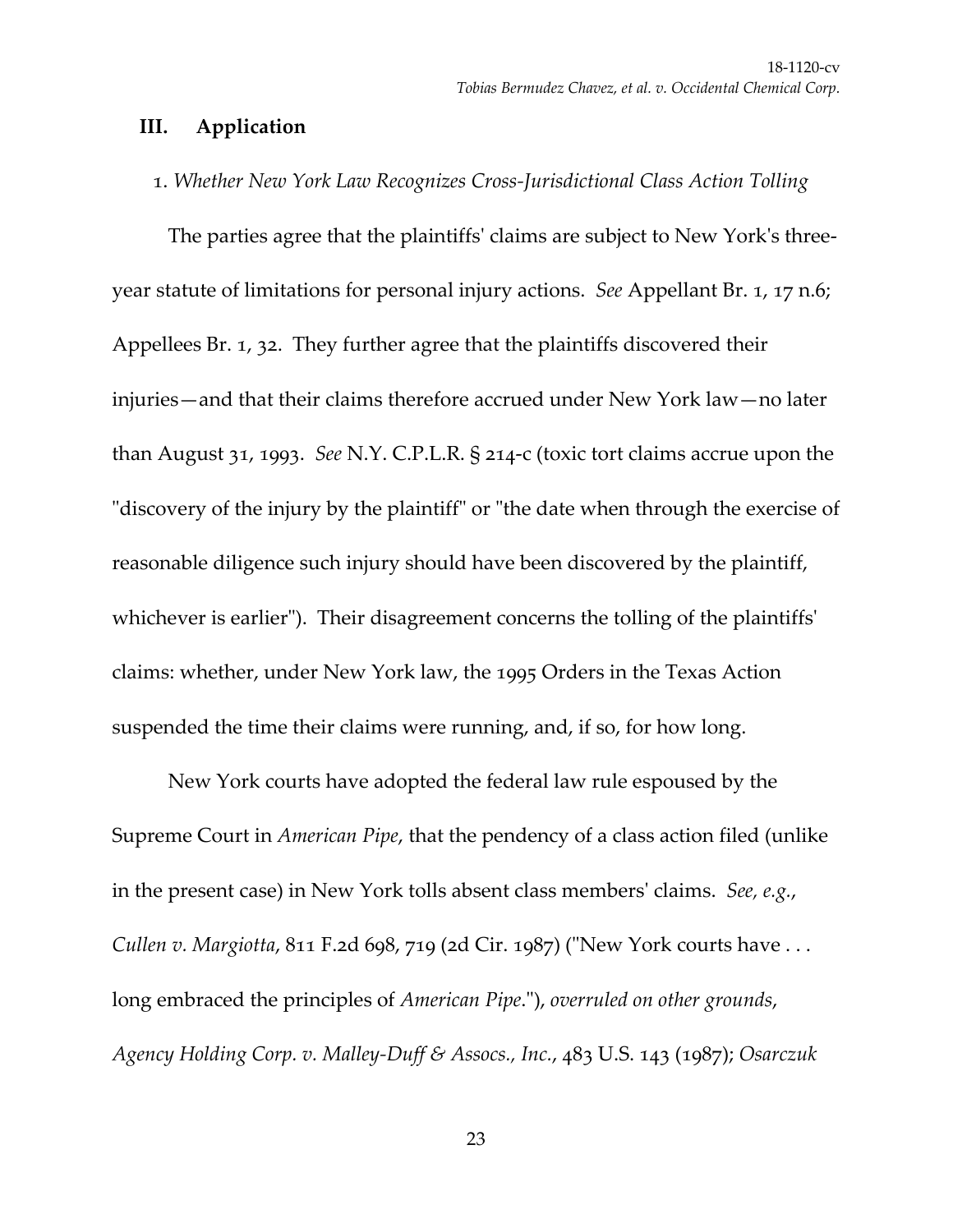*v. Associated Univs., Inc.*, 130 A.D.3d 592, 595, 12 N.Y.S.3d 286, 289 (2d Depʹt 2015) (explaining that "New York courts have adopted [the *American Pipe*] rule" such that "commencement of a class action suit tolls the running of the statute of limitations for all purported members of the class"); *Paru v. Mutual of Am. Life Ins. Co.*, 52 A.D.3d 346, 348, 863 N.Y.S.2d 151, 152 (1st Depʹt 2008) (noting in dicta that a putative class action would be tolled due to pendency of an earlier class action complaint filed in New York).

New Yorkʹs courts have yet to decide, however, the issue presented in this appeal: whether New York law recognizes cross‐jurisdictional class action tolling, i.e., whether an action pursued *outside* New York tolls the New York statute of limitations for absent class membersʹ claims in New York courts. *See, e.g.*, *Chavez*, 300 F. Supp. 3d at 530 (ʺNew York courts have not squarely addressed whether New York law permits cross-jurisdictional tolling."); *Famular v. Whirlpool Corp.*, No. 16 Civ. 944 (VB), 2017 WL 2470844, at \*7, 2017 U.S. Dist. LEXIS 8265, at \*20 (S.D.N.Y. June 7, 2017) (same); *Soward v. Deutsche Bank AG*, 814 F. Supp. 2d 272, 281 (S.D.N.Y. 2011) (same).<sup>5</sup> The threshold question in this

<sup>&</sup>lt;sup>5</sup> Courts in this Circuit have not arrived at a consensus in predicting whether the New York Court of Appeals would adopt cross‐jurisdictional tolling. *Compare Hart v. BHH, LLC*, 323 F. Supp. 3d 560, 566 (S.D.N.Y. 2018) (predicting that the New York Court of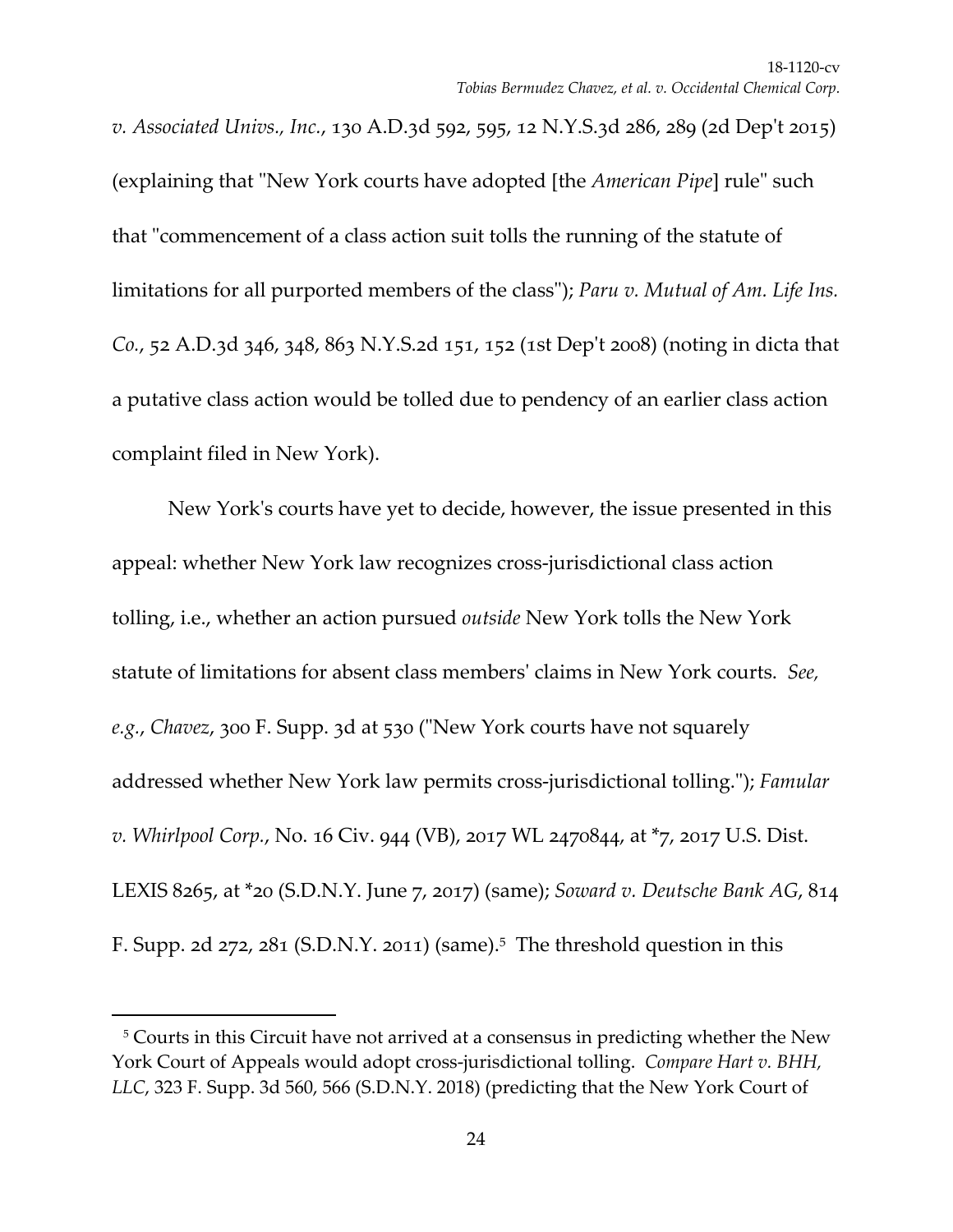appeal is whether—despite the dearth of relevant case law—we can determine with some degree of confidence whether the Court of Appeals would likely

conclude that New York law recognizes such cross‐jurisdictional tolling. *See*

Appeals would apply cross‐jurisdictional tolling), *Chavez*, 300 F. Supp. 3d at 530 (same, and noting that, as of January 2018, "[c]ourts in the [Southern District of New York] ha[d] split, 2-2, . . . in their predictions as to whether the New York Court of Appeals would apply cross-jurisdictional tolling as a matter of New York law"), *Famular v*. *Whirlpool Corp.*, 2017 WL 2470844, at \*7‐9, 2017 U.S. Dist. LEXIS 8265, at \*19‐23 (S.D.N.Y. June 7, 2017) (same), *and In re LIBOR‐Based Fin. Instruments Antitrust Litig.*, 2015 WL 6243526, at \*145‐46, 2015 U.S. Dist. LEXIS 147561, at \*457‐59 (S.D.N.Y. Oct. 20, 2015) (same), *with In re Bear Stearns Cos., Inc. Sec., Derivative, & ERISA Litig.*, 995 F. Supp. 2d 291, 311‐12 (S.D.N.Y. 2014) (declining to recognize cross‐jurisdictional tolling under New York law), *affʹd on other grounds sub nom. SRM Glob. Master Fund Ltd. Pʹship v. Bear Stearns Cos. LLC*, 829 F.3d 173 (2d Cir. 2016), *and Soward*, 814 F. Supp. 2d at 281 (same).

State and federal courts in other jurisdictions have similarly failed to agree on the significance, for purposes of the cross-jurisdictional tolling inquiry, of a state's adoption of *American Pipe* and its progeny. *Compare In re Linderboard Antitrust Litig.*, 223 F.R.D. 335, 348‐51 (E.D. Pa. 2004) (predicting that the courts in Colorado, Indiana, Kansas, South Carolina, and Tennessee would adopt cross‐jurisdictional tolling, in part because they had previously adopted intra‐jurisdictional tolling), *Dow Chemical Corp. v. Blanco*, 67 A.3d 392, 397 (Del. 2013) (recognizing cross‐jurisdictional tolling under Delaware law after noting that the *American Pipe* "analysis is equally sound regardless of whether the original class action is brought in the same or in a different jurisdiction as the later individual actionʺ), *and Patrickson v. Dole Food Co.*, 368 P.3d 959, 968‐70 (2015) (concluding, based in part on Hawaiiʹs adoption of *American Pipe*, that Hawaii law permits cross‐jurisdictional tolling), *with Clemens v. DaimlerChrysler Corp.*, 534 F.3d 1017, 1025 (9th Cir. 2008) (declining to read cross‐jurisdictional tolling rule into California law after noting that ʺ[t]he rule of *American Pipe* . . . does not mandate cross‐jurisdictional tolling as a matter of state procedureʺ), *Maestas v. Sofamor Danek Grp., Inc.*, 33 S.W.3d 805, 808 (Tenn. 2000) (declining to recognize cross‐jurisdictional tolling under Tennessee law after noting the distinctions between cross‐jurisdictional and intra‐ jurisdictional tolling), *and Portwood v. Ford Motor Co.*, 701 N.E.2d 1102, 1104‐05 (Ill. 1983) (same, under Illinois law).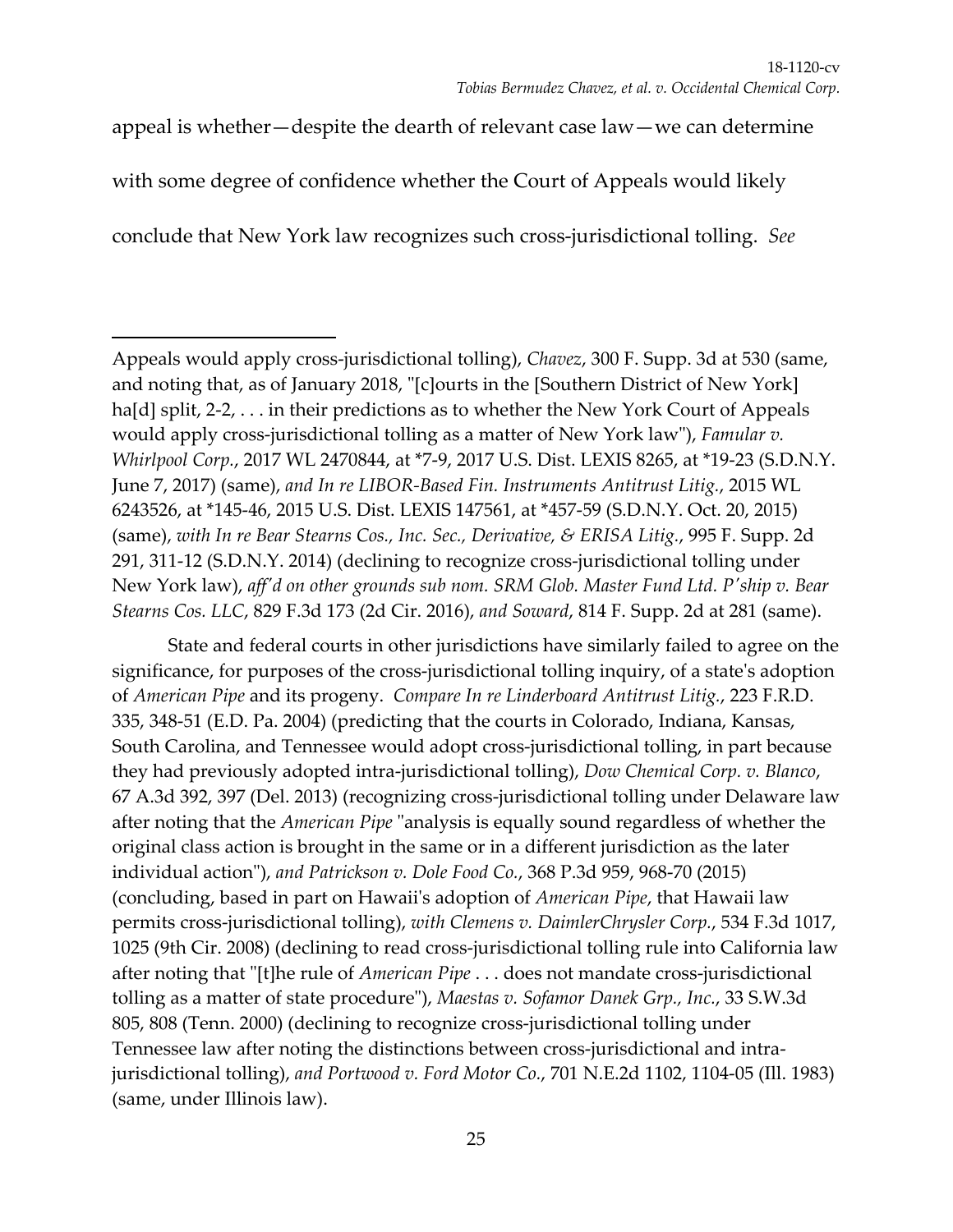*Barenboim*, 698 F.3d at 109; *see also, e.g.*, *State Farm Mut. Auto. Ins. Co. v. Mallela*,  $372$  F.3d 500, 505 (2d Cir. 2004) ("Where the substantive law of the forum state is uncertain or ambiguous, the job of the federal courts is carefully to predict how the highest court of the forum state would resolve the uncertainty or ambiguity." (quoting *Travelers Ins. Co. v. 633 Third Assocs.*, 14 F.3d 114, 119 (2d Cir. 1994)). We do not think that we can.

Occidental argues that the New York Court of Appeals would likely reject cross‐jurisdictional tolling. In its view, the doctrine conflicts with New Yorkʹs "traditional presumption in favor of repose" and practice of "constru[ing] tolling doctrines ʹas narrowly as possible,ʹʺ Appellant Br. 24 (quoting *Overall v. Estate of Klotz*, 52 F.3d 398, 404 (2d Cir. 1995)), in order to "avoid undermining [New York's] important interests in 'finality, certainty and predictability,'" *id.* (quoting *ACE Secs. Corp. v. DB Structured Prods., Inc.*, 25 N.Y.3d 581, 593 (2015)). Cross‐ jurisdictional tolling would weaken "the State's control over the limitations period for litigation in [New Yorkʹs] courts—one of the most basic and fundamental aspects of state judicial policy—and subject[] [New York] to the choices of other sovereigns' legislatures and courts." *Id.* at 25-26. It "brings with it the possibility . . . of 'suspending the statute of limitations indefinitely into the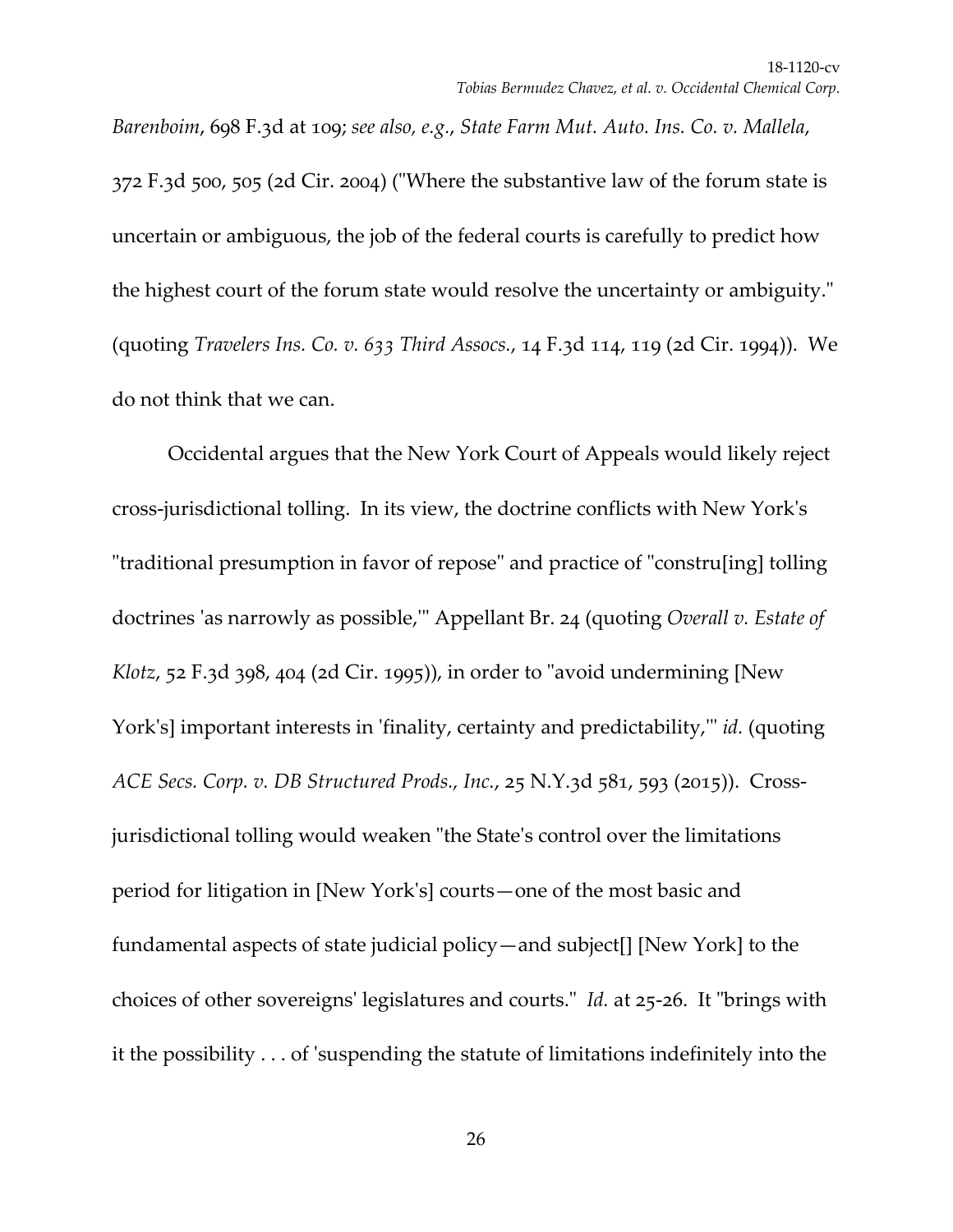future and, in the process, undermining the very purpose of statutes of limitations.ʹʺ *Id.* at 26 (quoting *Quinn v. La. Citizens Prop. Ins. Corp.*, 118 So.3d 1011, 1022 (La. 2012) (brackets omitted)). And, Occidental argues, it invites forum‐shopping. *Id.* at 29.

The plaintiffs assert to the contrary that the New York Court of Appeals would likely adopt cross-jurisdictional tolling for the same reason that New York courts adopted *American Pipe* tolling: to reduce court congestion and discourage placeholder lawsuits. Appellees Br. 22-23. "By recognizing cross-jurisdictional tolling, New York furthers its *own* interest in avoiding duplicative litigation in its own courts," a threat to which New York courts are "uniquely vulnerable" because New York is "the state of incorporation or principal place of business of many corporations.<sup>"</sup> *Id.* at 32. Therefore, "if New York fails to recognize crossjurisdictional tolling, it is more likely than other states to experience preemptive suits from class members in putative class actions who fear losing access to the New York forum.<sup>"</sup> *Id.* at 33. In response to Occidental's argument that crossjurisdictional tolling would result in an increase in forum‐shopping, the plaintiffs note that New York's borrowing statute, N.Y. C.P.L.R. § 202, protects against opportunistic filing by prohibiting claims that would be untimely under either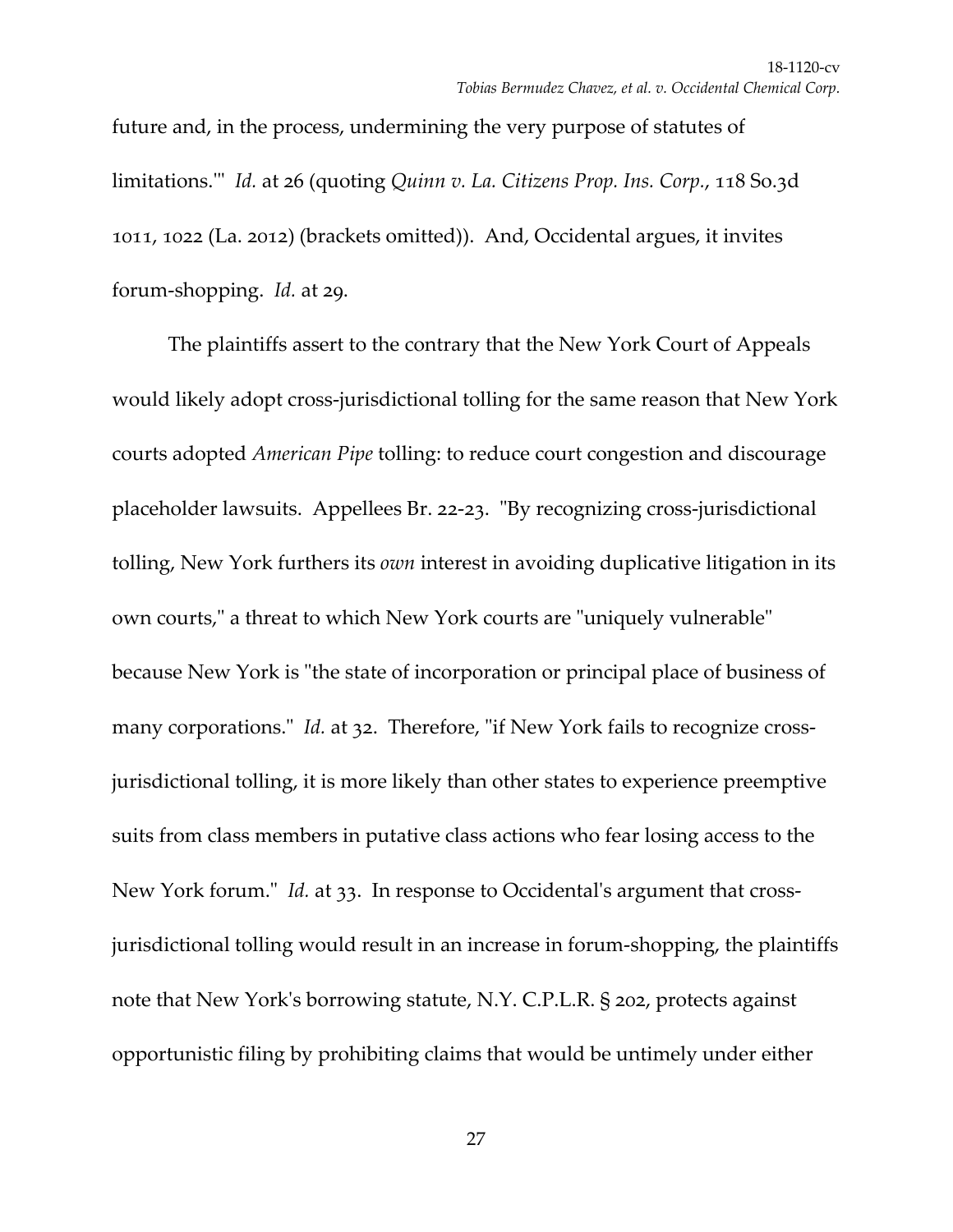New York's or the foreign jurisdiction's statutes of limitations. They further note that data suggest that Occidental overstates the forum‐shopping threat: ʺ[N]umerous states have adopted cross‐jurisdictional tolling, but Occidental does not identify a single one that has experienced the flood of stale claims that it predicts will inundate New York.<sup>"</sup> *Id.* at 31.

New York courtsʹ adoption of *American Pipe* tolling for New York‐only cases may be the most persuasive evidence of how the Court of Appeals would decide this question. As the district court observed, the principles from which *American Pipe* tolling derives—fair notice of claims to defendants, reasonable reliance by putative class members on the pending class action, and judicial efficiency—"apply with equal force in the context of cross-jurisdictional tolling." *Chavez*, 300 F. Supp. 3d at 532.

Yet that evidence is insufficient to allow this Court to predict with sufficient confidence how the New York Court of Appeals would resolve the matter. Despite some important similarities, *American Pipe* tolling and crossjurisdictional tolling are different such that adoption of the former does not necessarily imply adoption of the latter. Unlike *American Pipe* tolling, cross‐ jurisdictional tolling may "render [a state's] limitations period effectively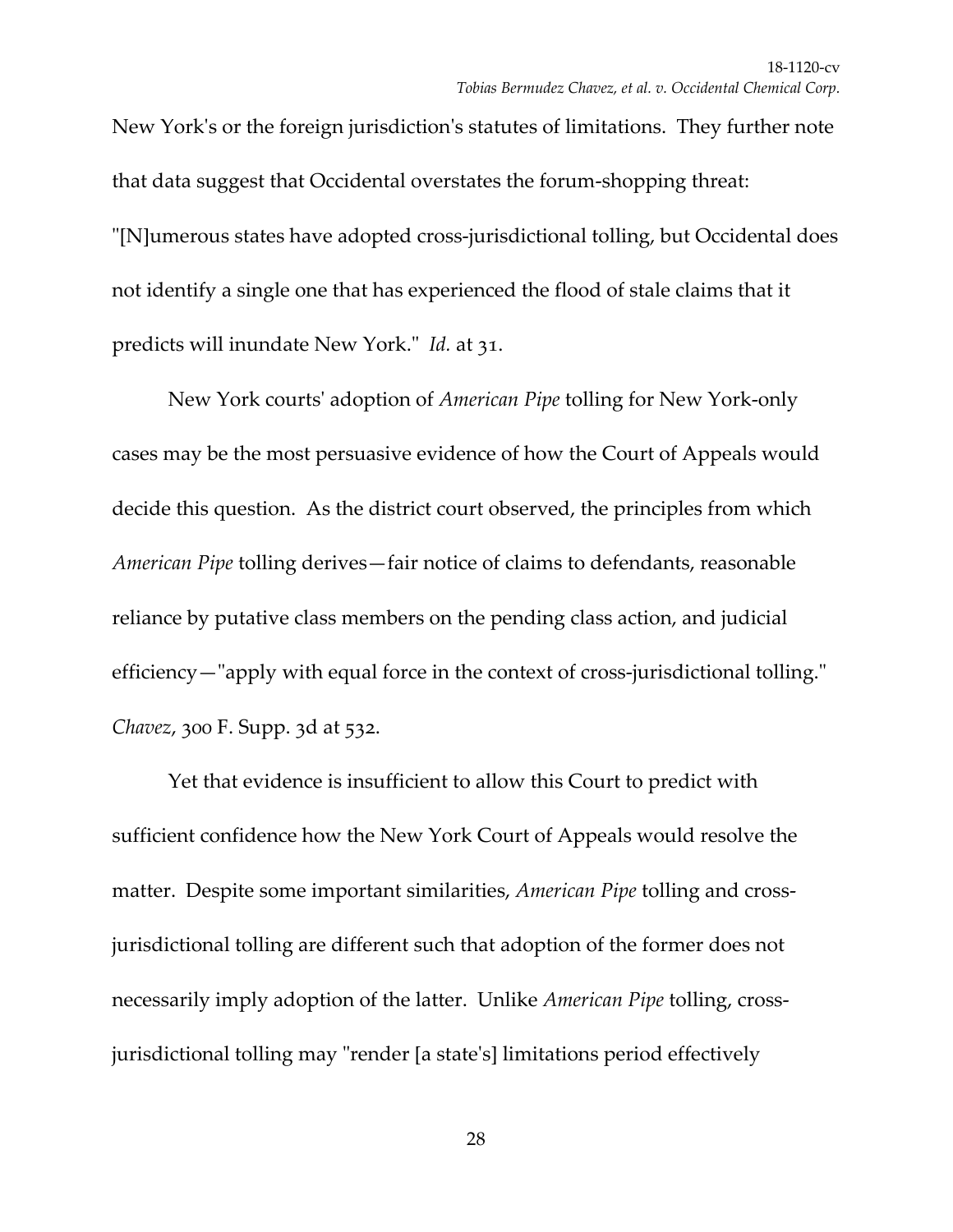dependent on the resolution of claims in other jurisdictions, with the length of the limitations period varying depending on the efficiency (or inefficiency) of courts in those jurisdictions.ʺ *Wade v. Danek Med., Inc.*, 182 F.3d 281, 288 (4th Cir. 1999). It may also result in opportunistic filings by forum‐shopping plaintiffs. *Id.* at  $287$ . We are not convinced that New York courts would reject crossjurisdictional tolling because of these risks: New York courts have applied N.Y. C.P.L.R. § 205(a), a statutory provision that tolls claims following certain non‐ merits dismissals, in the cross‐jurisdictional context. *See, e.g.*, *Stylianou v. Inc. Vill. of Old Field*, 23 A.D.3d 454, 457, 805 N.Y.S.2d 573, 573 (2d Depʹt 2005). But we cannot confidently predict, in light of these differences, that the New York Court of Appeals would adopt cross‐jurisdictional tolling based primarily on its adoption of *American Pipe* tolling.

2. *Effect on Cross‐Jurisdictional Tolling of Non‐Merits Denial of Class Certification*

Even if we were able to conclude that the New York Court of Appeals would likely adopt cross-jurisdictional tolling, that would not end our inquiry. We would still have to decide whether the Texas Action tolled the plaintiffs'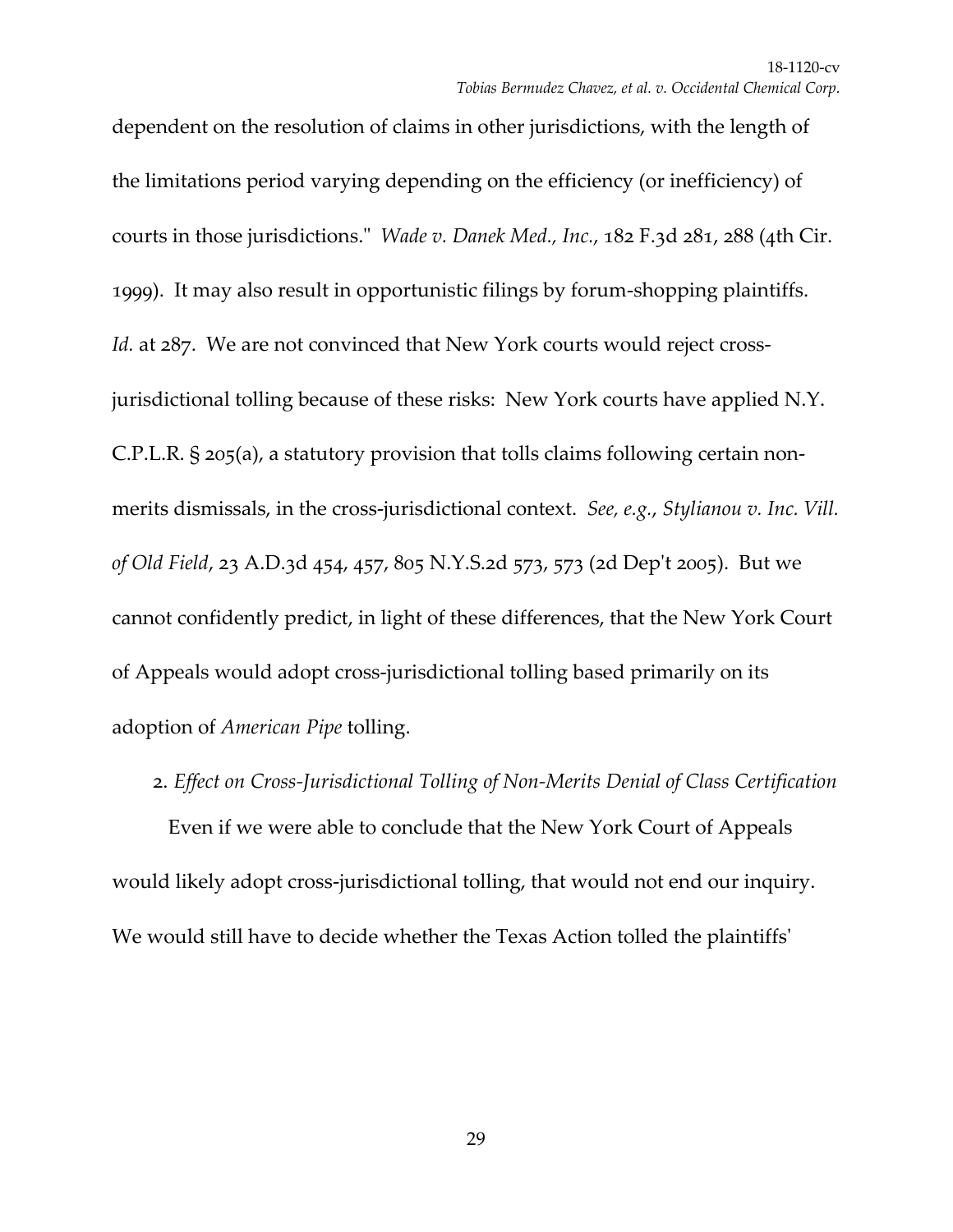claims at least until June 1, 2009.6 The plaintiffs assert that the Texas Action tolled their claims until June 3, 2010, when the Texas state court denied their motion for class certification on the merits. Occidental argues that the plaintiffs' claims were tolled, if at all, until no later than October 1995, when the Southern District of Texas issued a final judgment dismissing the Texas Action from federal court and denying all "pending motions," including class certification, as moot, notwithstanding the fact that the court did not address the merits of any of the pending motions. At the core of the partiesʹ disagreement is the effect, for tolling purposes, of the 1995 Orders dismissing the Texas Action on the basis of *forum non conveniens*.

The Supreme Court has explained that, "[o]nce the statute of limitations has been tolled, it remains tolled for all members of the putative class until class certification is denied.ʺ *Crown, Cork & Seal Co. v. Parker*, 462 U.S. 345, 354 (1983). In *Giovanniello v. ALM Media, LLC*, 726 F.3d 106 (2d Cir. 2013), we concluded that *<sup>''</sup>American Pipe* tolling does not extend beyond the denial of class status," at which point "[i]ndividual class members [a]re required . . . to take action to preserve

<sup>6</sup> Because the plaintiffs filed the instant action on June 1, 2012, their claims would be timely under New York's three-year statute of limitations only if filed on or after June 1, 2009.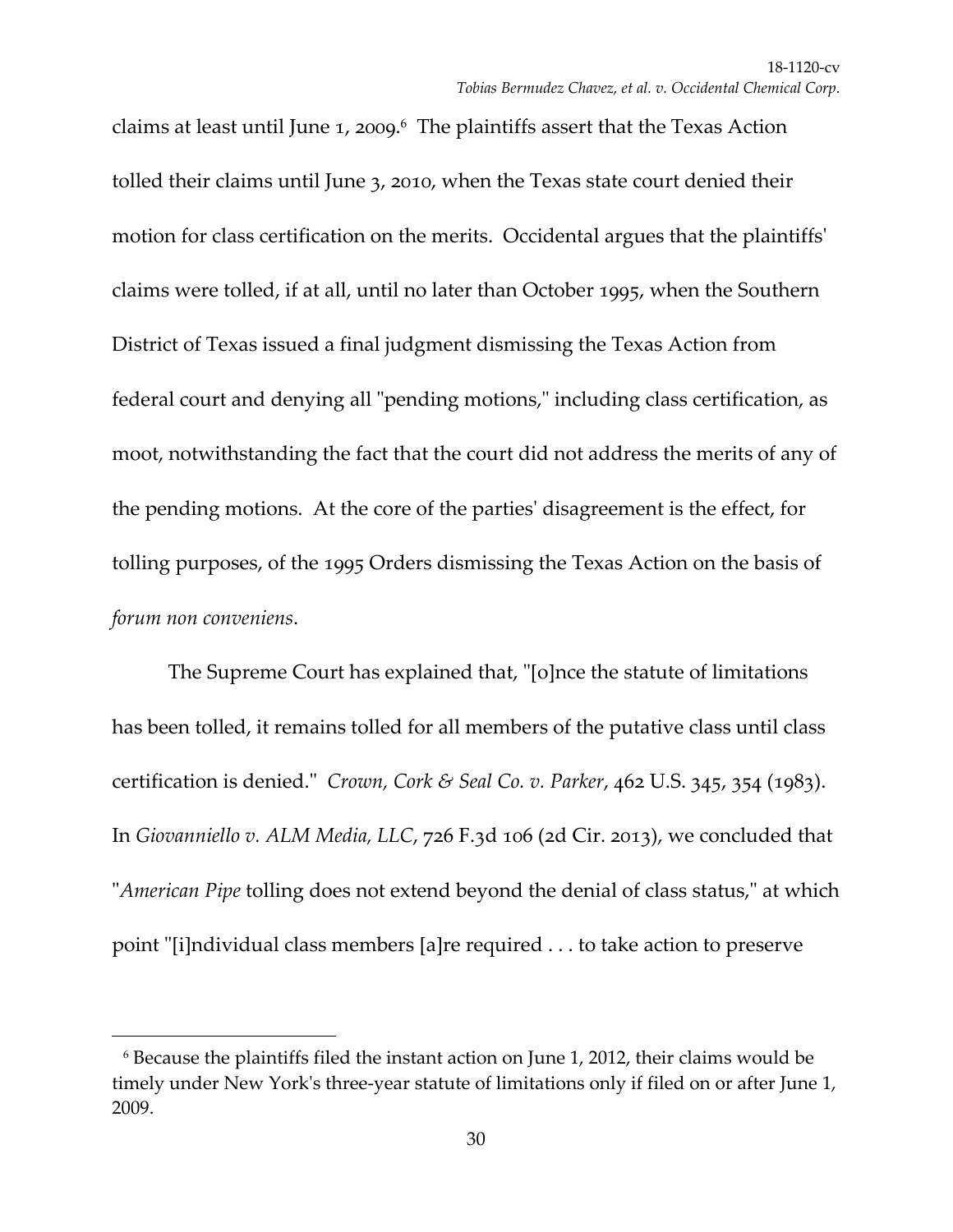their rights or face the possibility that their action could become time barred.<sup>"</sup> Id. at 116. We further noted that "[t]he *American Pipe* rule is based on the idea that under Rule 23 of the Federal Rules of Civil Procedure, potential class members are protected by the commencement of a putative class action," and that "[t]his objectively reasonable reliance rationale breaks down once the district court disallows class status.<sup>"</sup> *Id.* at 117.

Neither this Court nor the Supreme Court has determined, however, whether a denial of class certification must be on the merits in order to terminate class action tolling. Here, the Southern District of Texas denied class certification as an administrative matter: Because it concluded that dismissal was justified on the basis of *forum non conveniens*, it denied "all pending motions" as moot. Occidental argues that the denial of class status for any reason terminates tolling. *See* Appellant Br. 40 ("[T]he underlying reason for the termination of class status is irrelevant to tolling," which "stops upon denial of the class certification motion."). The plaintiffs assert that only a "clear and unambiguous" denial of class status on the merits ends tolling, Appellees Br. 49, because "[a]n order that does not clearly operate to terminate tolling does not adequately put absent class members on notice of the need to file individual claims to protect their interests,"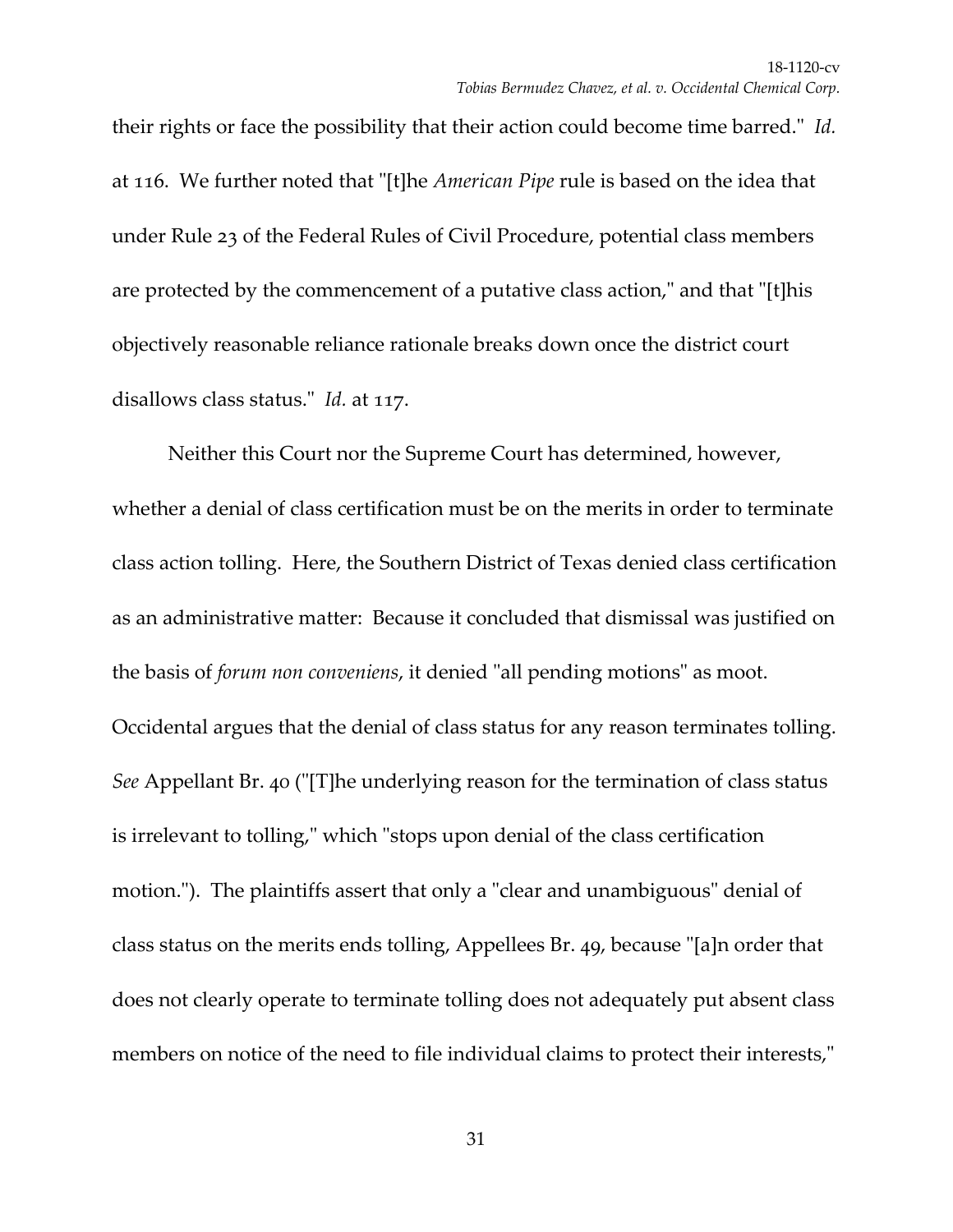*id.* at 51. They further note that the 1995 Orders did not deny class status on the merits, and that the July 1995 Order contained a "return jurisdiction clause" that authorized the plaintiffs to reinstate the class action if the highest court of any foreign country affirmed the dismissal of their claims for lack of jurisdiction. *Id.* at 53. This, they claim, made it reasonable for them to continue to rely on the pendency of the Texas Action to toll their claims.

Existing case law sheds little light on whether a non‐merits denial of class status necessarily terminates tolling. Few courts have addressed the issue, and there is no consensus among those that have. Some have held that denial of class status or dismissal of class action claims does not necessarily terminate tolling. *See, e.g.*, *Betances v. Fischer*, 144 F. Supp. 3d 441, 457‐58 (S.D.N.Y. 2015) (explaining that "the statute of limitations was tolled during the pendency of  $\dots$  three previous actions" because "the appropriateness of a class action had not been addressed in any of th[os]e . . . actions"); *Scott v. District of Columbia*, 87 F. Supp. 3d 291, 298 (D.D.C. 2015) (concluding, in relevant part, that tolling did not begin when the court dismissed the class action claims with leave to amend, but only when the court dismissed the claims with prejudice). Others have concluded that the denial of class status for any reason terminates tolling. *See, e.g.*, *Collins v.*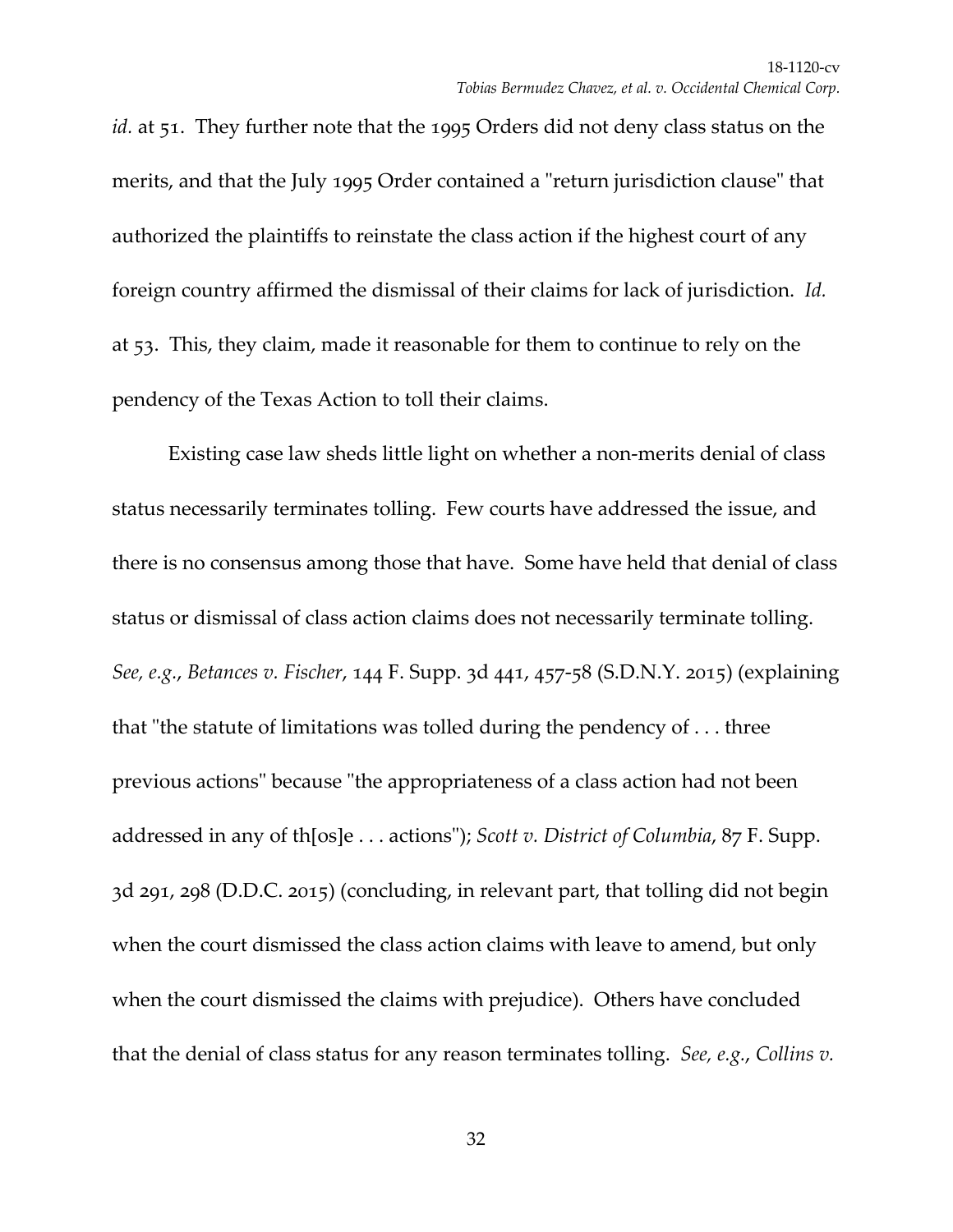*Village of Palatine*, 875 F.3d 839, 841 (7th Cir. 2017), *cert. denied*, 138 S. Ct. 2014  $(2018)$  (concluding that "[t]olling stops immediately when a class-action suit is dismissed—with or without prejudice—before the class is certified"); *Bridges v*. *Depʹt of Md. State Police*, 441 F.3d 197, 211‐12 (4th Circ. 2006) (noting that ʺ[t]he *American Pipe* rule provides a narrow exception to the fixed statutes of limitations," and concluding that, even where denial of class certification was only for administrative purposes, "no absentee class member could reasonably have relied on the named plaintiffs").

Similarly, courts are divided on the issue of the effect on tolling, if any, of the "return jurisdiction clause" in the July 1995 Order. The Delaware Supreme Court, relying in part on the July 1995 Order's inclusion of a "return jurisdiction" clauseʺ and the Costa Rica plaintiffsʹ motion to reinstate the action fewer than six months after the October 1995 dismissal, decided that the Texas court had not "clearly and unambiguously end[ed] the class action as a final matter." *Marquinez v. Dow Chem. Co.*, 183 A.3d 704, 713 (Del. 2018). Because, under Delaware law, "cross-jurisdictional class action tolling ends only when a sister trial court has clearly, unambiguously, and finally denied class action status," *id.*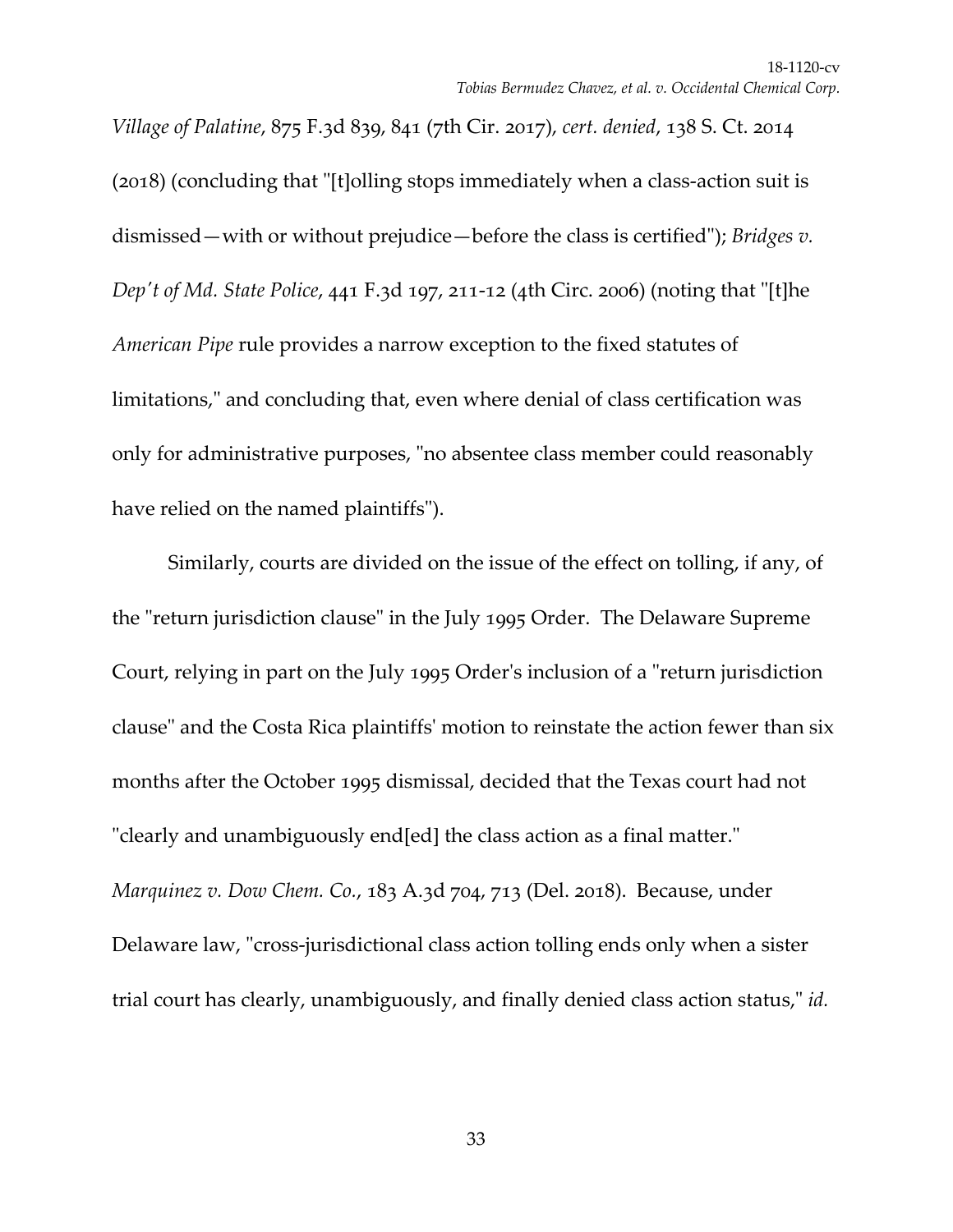at 711, the court concluded that "class-action tolling did not end in 1995," *id.* at 713.

The Fifth Circuit, which examined the issue under Louisiana law, held otherwise, albeit by non‐precedential unpublished opinion: Even if cross‐ jurisdictional tolling were permissible, and despite the inclusion of a "return jurisdiction clause" in the July 1995 Order, "dismissal of th[e] suit in 1995 would have caused the prescriptive period to begin anew.ʺ *Chaverri v. Dole Food Co.*, 546 F. Appʹx 409, 413 (5th Cir. 2013) (*per curiam*) (characterizing, and agreeing with, the district courtʹs conclusion). The *Chaverri* court largely adopted the reasoning of the United States District Court for the Eastern District of Louisiana in the case on appeal. It had concluded that Louisiana courts "d[o] not make any distinction based upon the type or manner of denial, nor d[o] they require that the denial be on the merits.ʺ *Chaverri v. Dole Food Co.*, 896 F. Supp. 2d 556, 568‐69 (E.D. La. 2012), *affʹd*, 546 F. Appʹx 409 (5th Cir. 2013).7

<sup>7</sup> The United States District Court for the Eastern District of Louisiana concluded, in the alternative, that even if the July 1995 Order had not terminated tolling, the October 1995 ʺfinal judgmentʺ did. *Chaverri v. Dole Food Co.*, 896 F. Supp. 2d 556, 569 (E.D. La. 2012) ("Per Louisiana law, the entrance of the final judgment absolutely stopped the pendency of the case and restarted prescription.").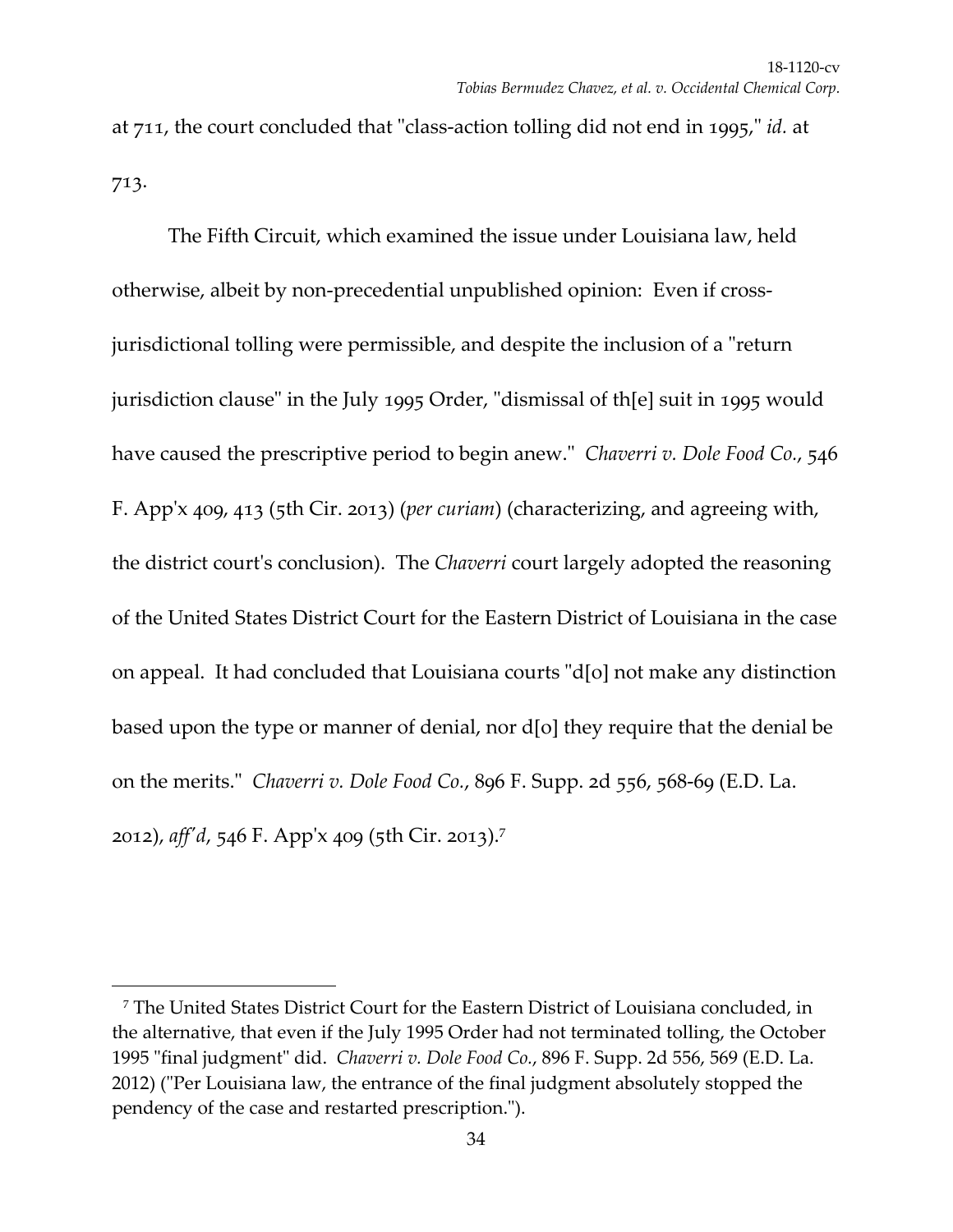Finally, the Hawaii Supreme Court, which, in the litigation described above, examined the issue under Hawaii law, explained that "the pendency of a class action in another jurisdiction operates to toll our stateʹs applicable statute(s) of limitations until the court in our sister jurisdiction issues an order expressly denying a motion for class certification.ʺ *Patrickson v. Dole Food Co.*, 368 P.3d 959, 971 (2015). Applying that rule to the 1995 Orders, the court concluded—without specific reference to the "return jurisdiction clause"—that the July 1995 Order ʺwas not an express denial of class certification; therefore, July 11, 1995 is not the date our state statute of limitations began to run again," and the plaintiffs' claims were timely filed. *Id.* It went on to note, in dicta and with little analysis, that "the Texas district court's October 27, 1995 final judgment dismissing [the Texas Action] for [*forum non conveniens*] clearly denied class certification and triggered the resumption of our state statute of limitations." *Id.* 

We are aware of no controlling authority that would provide us with reliable guidance in determining whether, if New York law recognized crossjurisdictional tolling, the 1995 Orders, which denied class status, not on the merits but as moot, and contained a "return jurisdiction clause," would terminate tolling.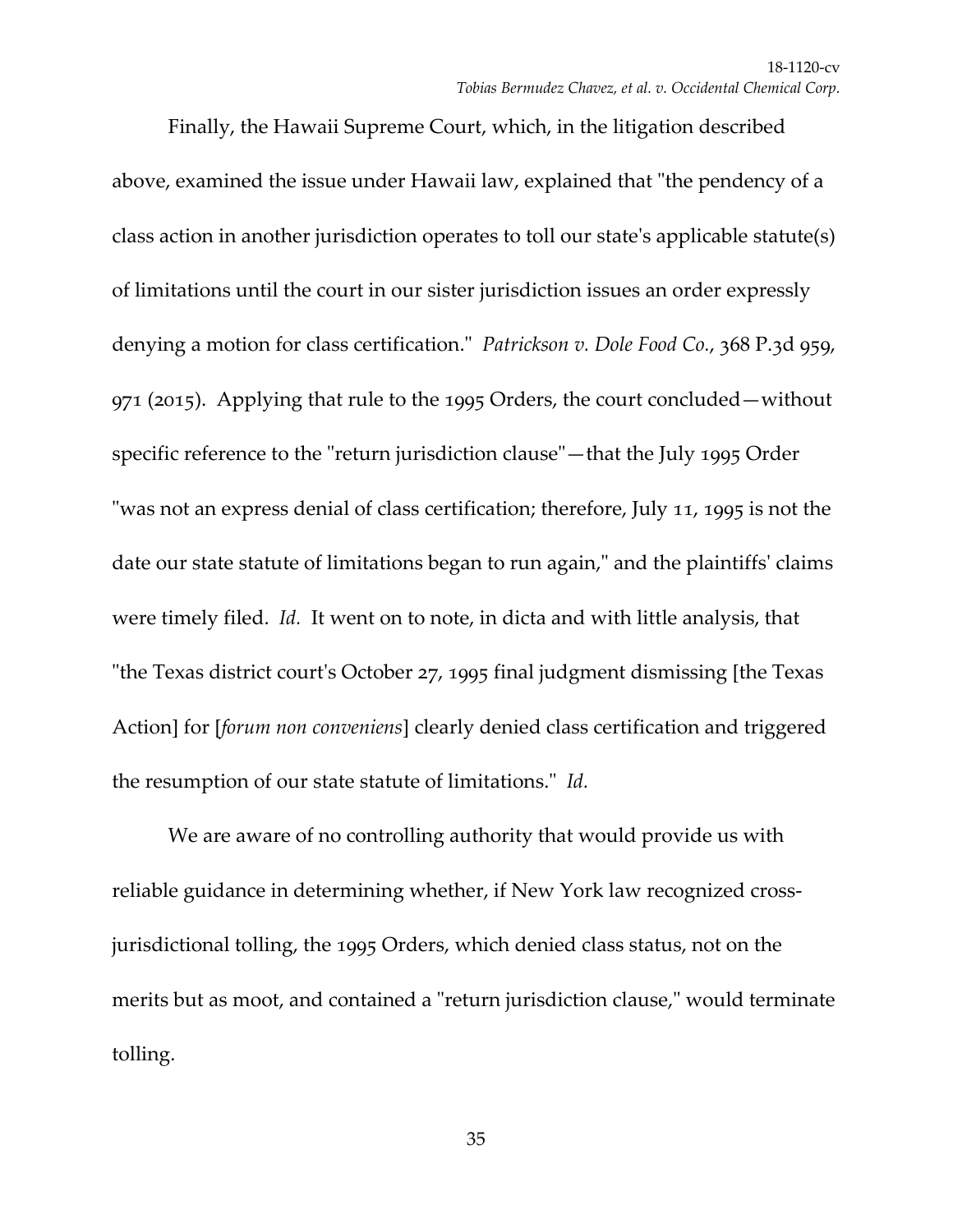3. *Certification of These Two Questions to the New York Court of Appeals*

In deciding whether to certify a question to the Court of Appeals, we ask (1) whether the Court of Appeals has addressed the issue and, if not, whether we can confidently predict, based on the decisions of other New York courts, how the Court of Appeals would resolve it; (2) whether the question raises an important issue that requires value judgments and public policy choices; and (3) whether the question is dispositive. *See Barenboim*, 698 F.3d at 109. We conclude that certification of both questions presented on appeal is appropriate:

*First*, as discussed above, New York courts have yet to address either question. *Second*, either question may be dispositive: If New York law does not recognize cross-jurisdictional tolling, or if either of the 1995 Orders terminates tolling, the plaintiffsʹ claims would be time‐barred. *Third*, answering these questions will likely require significant policy judgments. The Supreme Court has long noted the public policy aspects of decisions regarding the scope of, and exceptions to, tolling doctrines and statutes of limitations.<sup>8</sup> Insofar as the

<sup>8</sup> *See, e.g.*, *Rotella v. Wood*, 528 U.S. 549, 555 (2000) (limitations provisions serve various policy goals, including "repose, elimination of stale claims, and certainty about a plaintiffʹs opportunity for recovery and a defendantʹs potential liabilitiesʺ); *Hardin v. Straub*, 490 U.S. 536, 543 (1989) ("[a] State's decision to toll the statute of limitations . . . does not frustrate § 1983ʹs compensation goal [but instead] enhances the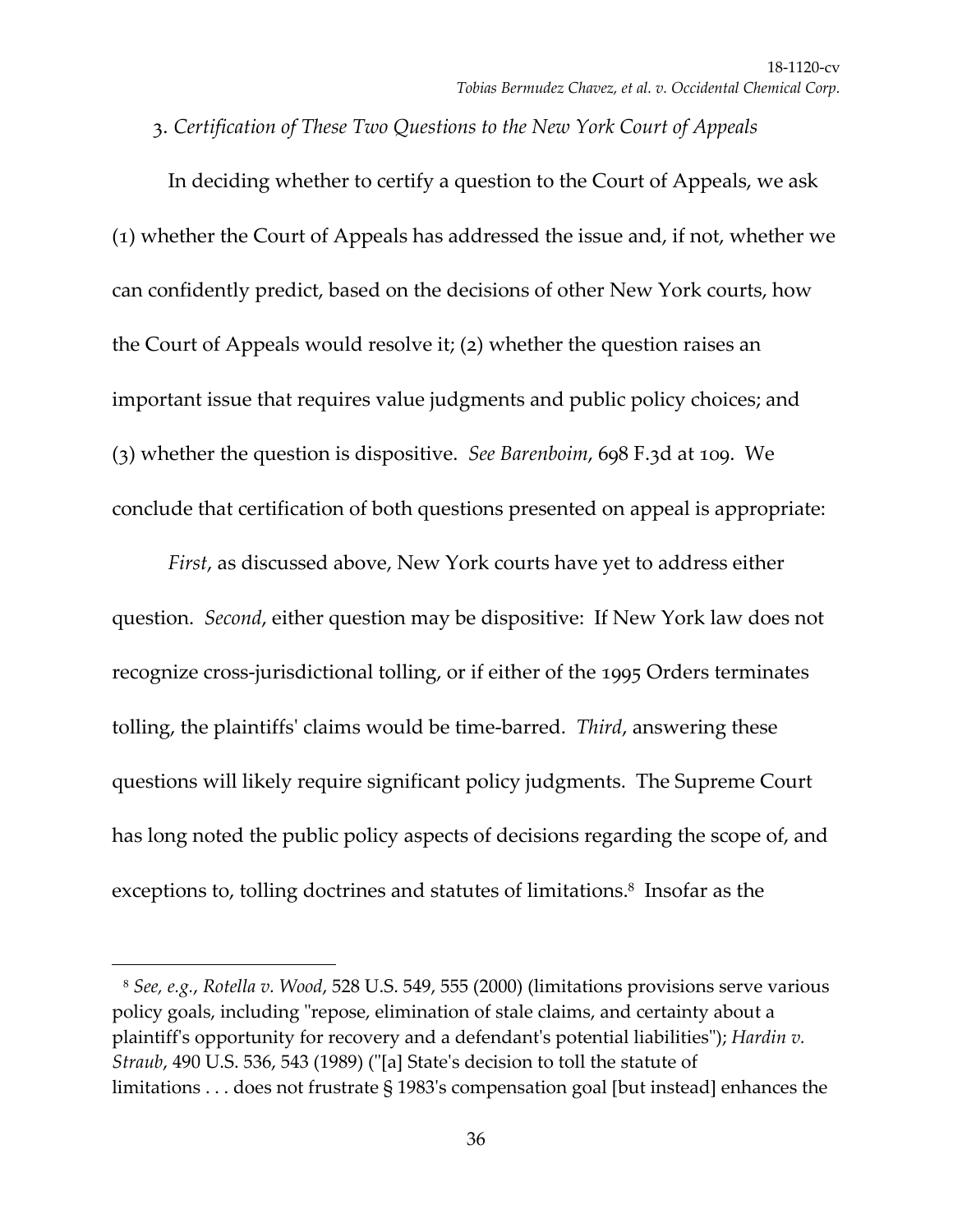questions presented on appeal implicate the scope and viability of a tolling doctrine that New York courts have yet to adopt, the answers to these questions implicate the balance between victims' interest in redress, defendants' interest in repose and accurate factfinding, and the public's interest in a well-functioning judicial system. And insofar as cross-jurisdictional tolling might expose New York to long periods of tolling based on class actions filed in other jurisdictions, they directly affect New York State's "interest in managing its own judicial system.ʺ *Clemens v. DaimlerChrysler Corp.*, 534 F.3d 1017, 1025 (9th Cir. 2008).

We conclude that the New York Court of Appeals is far better suited than we are to decide whether, under the circumstances presented, New York law recognizes cross‐jurisdictional tolling, and when such tolling ends. *See Casey v. Merck & Co., Inc.*, 653 F.3d 95, 103‐04 (2d Cir. 2011) (certifying cross‐jurisdictional tolling question to the Virginia Supreme Court because of the "lack of authoritative state court decisions on point," the issue's "considerable importance

inmateʹs ability to bring suit and recover damages for injuriesʺ); *Mills v. Habluetzel*, 456 U.S. 91, 99 (1982) (long periods of limitations may "present a real threat of loss or diminution of evidence, or an increased vulnerability to fraudulent claims"); *Bd. Of Regents of Univ. of State of N.Y. v. Tomanio*, 446 U.S. 478, 487 (1980) (statutes of limitations "have long been respected as fundamental to a well-ordered juridical system").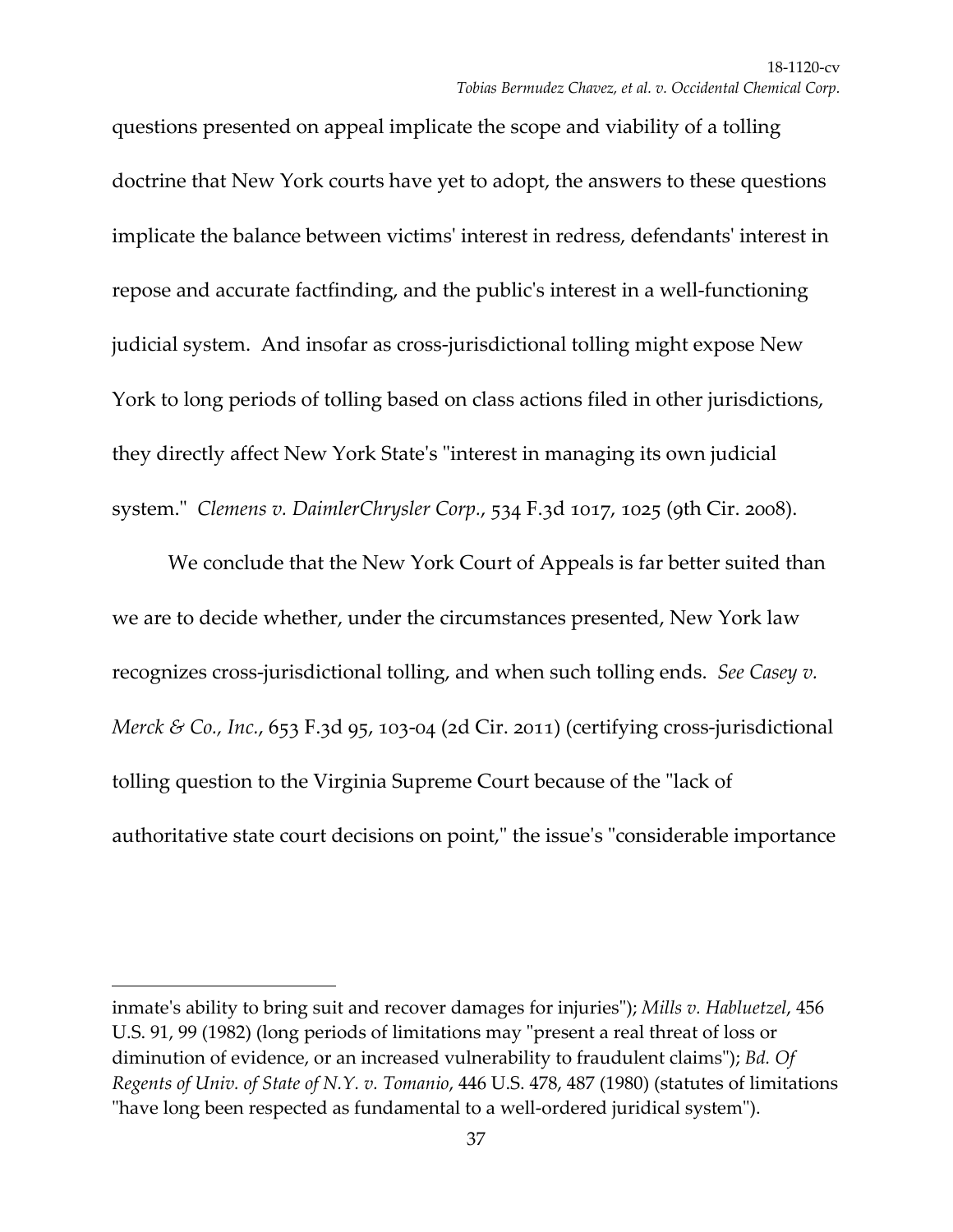to the state," and the likelihood that certification would "resolve th[e] litigation as the issue[] to be certified [was] determinative of th[e] appeal").

## **CONCLUSION**

Determination of the applicable law "requires value judgments and important public policy choices that the New York Court of Appeals is better situated than we to make.ʺ *Penguin Grp. (USA) Inc. v. Am. Buddha*, 609 F.3d 30, 42 (2d Cir. 2010). We therefore certify the following two questions to the New York Court of Appeals:

- 1. Does New York law recognize cross‐jurisdictional class action tolling, as described in this opinion?
- 2. Can a non‐merits dismissal of class certification terminate class action tolling, and if so, did the Orders at issue here do so?

Should the New York Court of Appeals choose to grant certification to either or both questions, then it is, of course, invited to address any other issues it deems germane or to reframe the question or questions as it deems appropriate. Consistent with our prior practice, "we do not intend to limit the scope of the Court of Appealsʹ analysis through the formulation of our question[s], and we invite the Court of Appeals to expand upon or alter th[ese] question[s]." *10 Ellicott Square Court Corp. v. Mountain Valley Indem. Co.*, 634 F.3d 112, 126 (2d Cir. 2011).